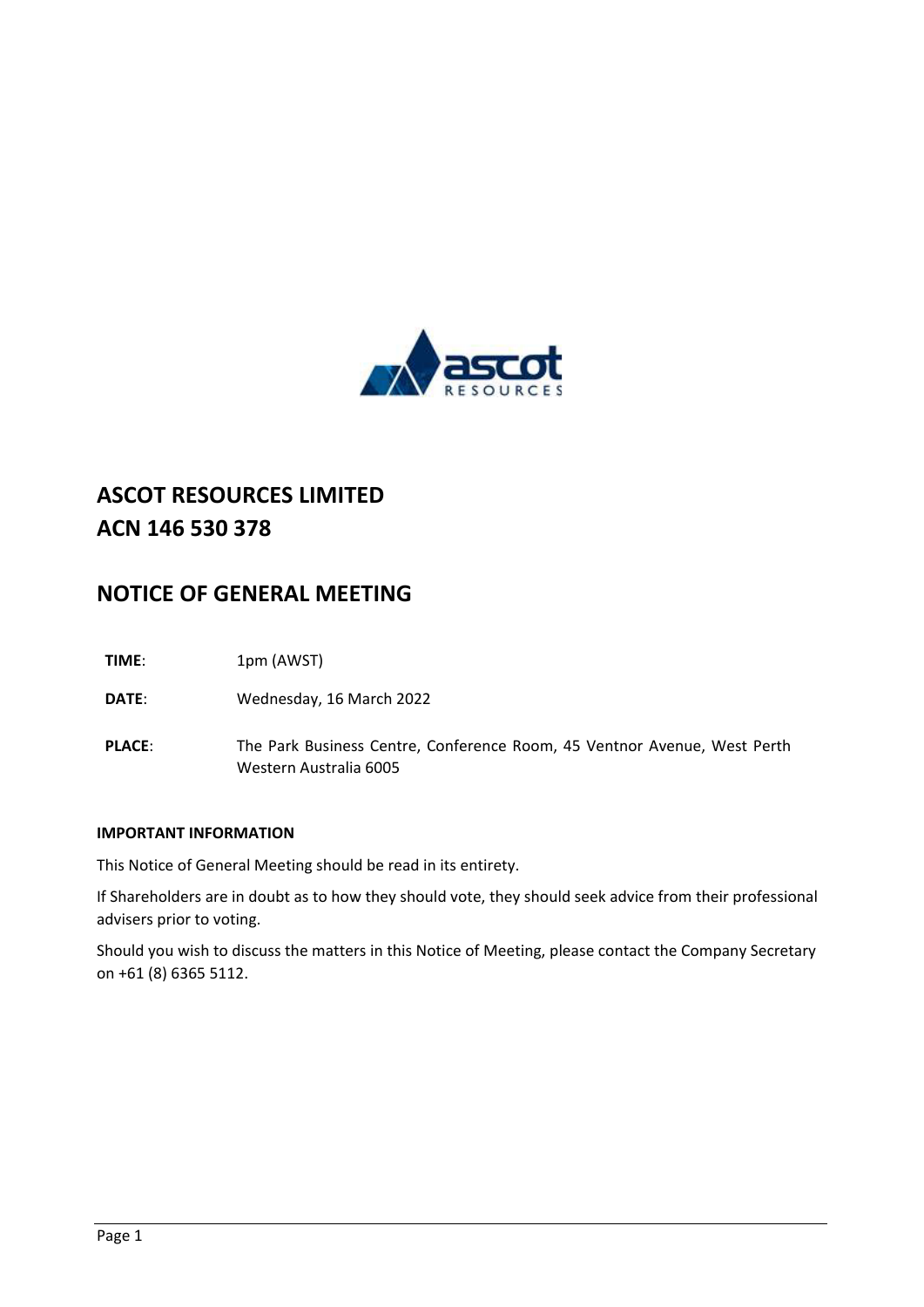

# Contents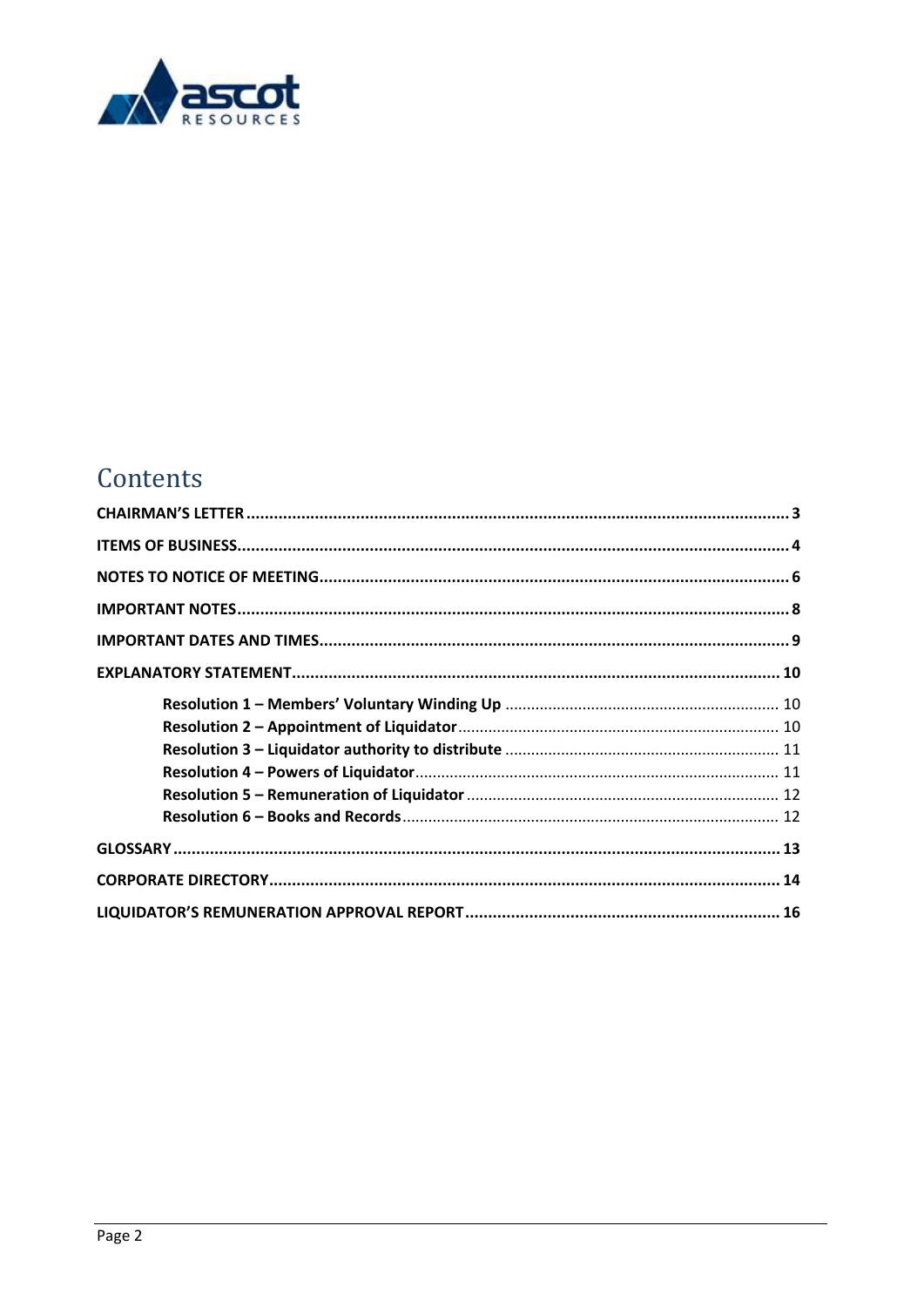

## <span id="page-2-0"></span>**Chairman's Letter**

10 February 2022

Dear Shareholder,

### **1. INTRODUCTION**

Since finalising a partial return of capital to shareholders in January 2021, the Company has been working to finalise its affairs in preparation for winding up as a solvent Members' Voluntary Liquidation.

To this end, at a meeting of the Company's Directors on 10 February 2022, it was resolved to convene a Shareholders' meeting to consider Ascot's winding up in accordance with the Members' Voluntary Winding Up provisions of the Corporations Act.

In broad terms, a Members' Voluntary Winding Up is a process to close down a solvent company and distribute its remaining assets to Shareholders after all of its debts are satisfied in full.

Ascot's directors are recommending to Shareholders to vote in favour of all resolutions.

### **2. THE PROPOSED LIQUIDATOR**

The proposed liquidator is Dino Travaglini, director of Travaglini Corporate Advisory and registered liquidator with over 30 years' experience and who has provided his written consent to act as liquidator of the Company.

He is a member of the Australian Restructuring Insolvency and Turnaround Association (ARITA) and member of the Chartered Accountants Association of Australia and New Zealand.

Further information on Dino Travaglini can be found on [www.tcorpadvisory.com.au.](http://www.tcorpadvisory.com.au/)

### **3. THE NOTICE OF MEETING (NoM)**

The Notice of Meeting contains the resolutions being put to Shareholders and how to vote.

The NoM contains the resolutions being put to Shareholders and how to vote. In considering how to vote, Shareholders should consider the entire contents of this booklet.

### **4. FURTHER INFORMATION**

Should you have any queries regarding the information in this booklet, please contact your advisor or the Company.

Yours faithfully

Paul Kopejtka **Non-Executive Chairman**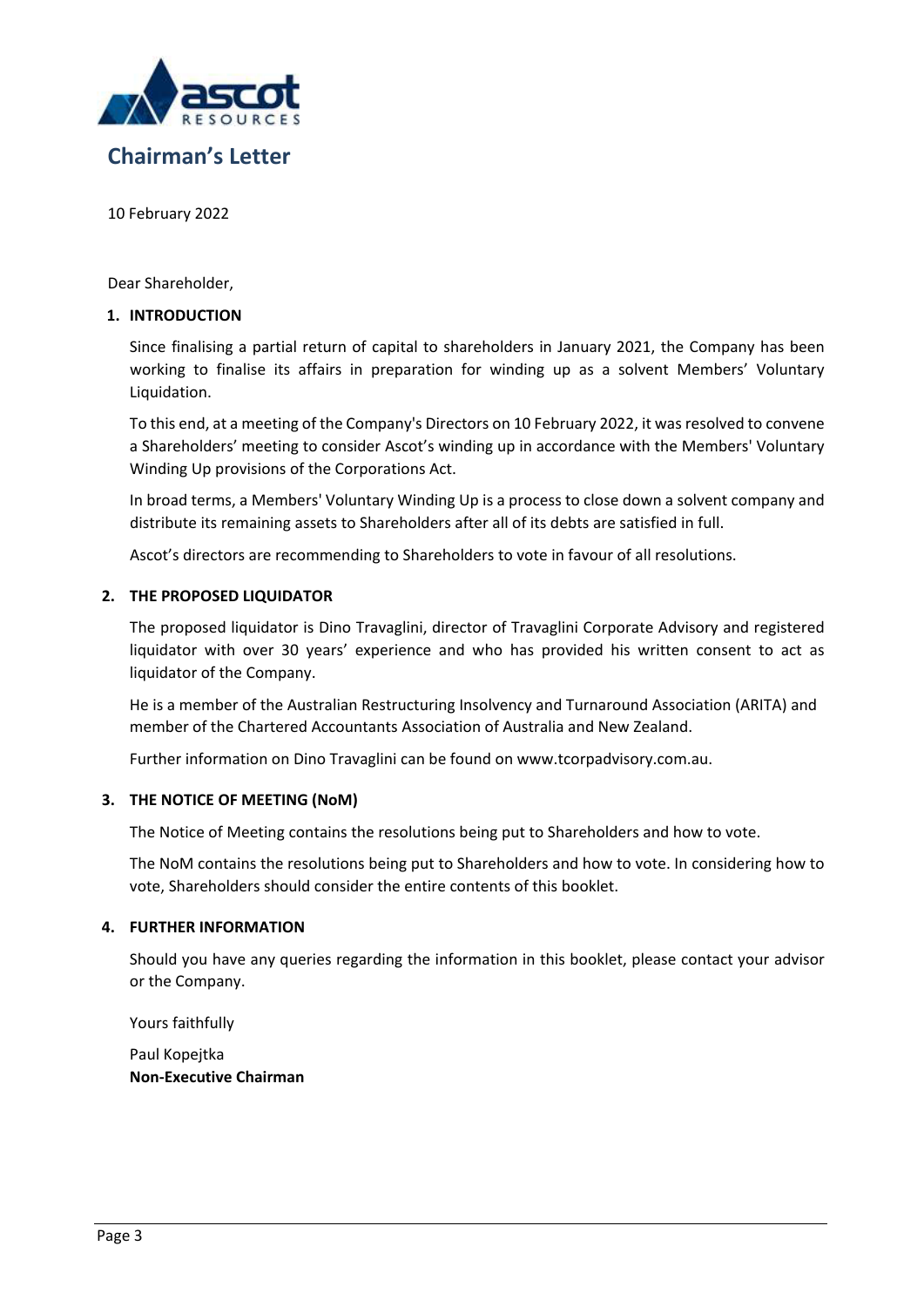

### <span id="page-3-0"></span>**Items of Business**

### **Notice of General Meeting**

Notice is given that a General Meeting of Shareholders will be held on Wednesday, 16 March 2022 at 1pm (AWST) at The Park Business Centre, Conference Room, 45 Ventnor Avenue, West Perth WA 6005.

The business of the General Meeting is to consider the following proposed resolutions.

### **Resolution 1 – Members' Voluntary Winding Up**

To consider and, if thought fit, to pass with or without amendment, as a **special resolution** the following:

### *"Pursuant to section 491(1) of the Corporations Act, the Company be wound up as a Members Voluntary Winding Up."*

### **Resolution 2 – Appointment of Liquidator**

To consider and, if thought fit, to pass with or without amendment, as an **ordinary resolution** the following:

### *"That Dino Travaglini of Travaglini Corporate Advisory be appointed as Liquidator of the Company."*

### **Resolution 3 – Liquidator's authority to distribute**

To consider and, if thought fit, to pass with or without amendment, as a **special resolution** the following:

### *"To authorise the Liquidator to make any distribution of the property of the Company, in specie and/or cash."*

### **Resolution 4 – Powers of Liquidator**

To consider and, if thought fit, to pass with or without amendment, as a **special resolution** the following:

### *"That the Liquidator is authorised to exercise any of the powers given by section 477 of the Corporations Act 2001 including, but not limited to, s477(2A) and s477(2B)."*

### **Resolution 5 – Remuneration of Liquidator**

To consider and, if thought fit, to pass with or without amendment, as an **ordinary resolution** the following:

*"That the future remuneration of the Liquidator for the period from appointment to finalisation of the Liquidation, is determined at a sum equal to the cost of time spent by the Liquidator and his staff, calculated at the hourly rates as detailed in the Remuneration Approval Report provided to members, up to a capped amount of \$30,000, exclusive of GST, and that the Liquidator can draw remuneration as time is incurred, plus disbursements from available funds on a monthly basis or as funds become available."* 

### **Resolution 6 – Books and Records**

To consider and, if thought fit, to pass with or without amendment, as an **ordinary resolution** the following:

*"That the members direct the Liquidator to apply to ASIC when appropriate or upon finalisation of the*  liquidation for consent to destroy books and records of the Company within the retention period in *accordance with IPS 70-35.*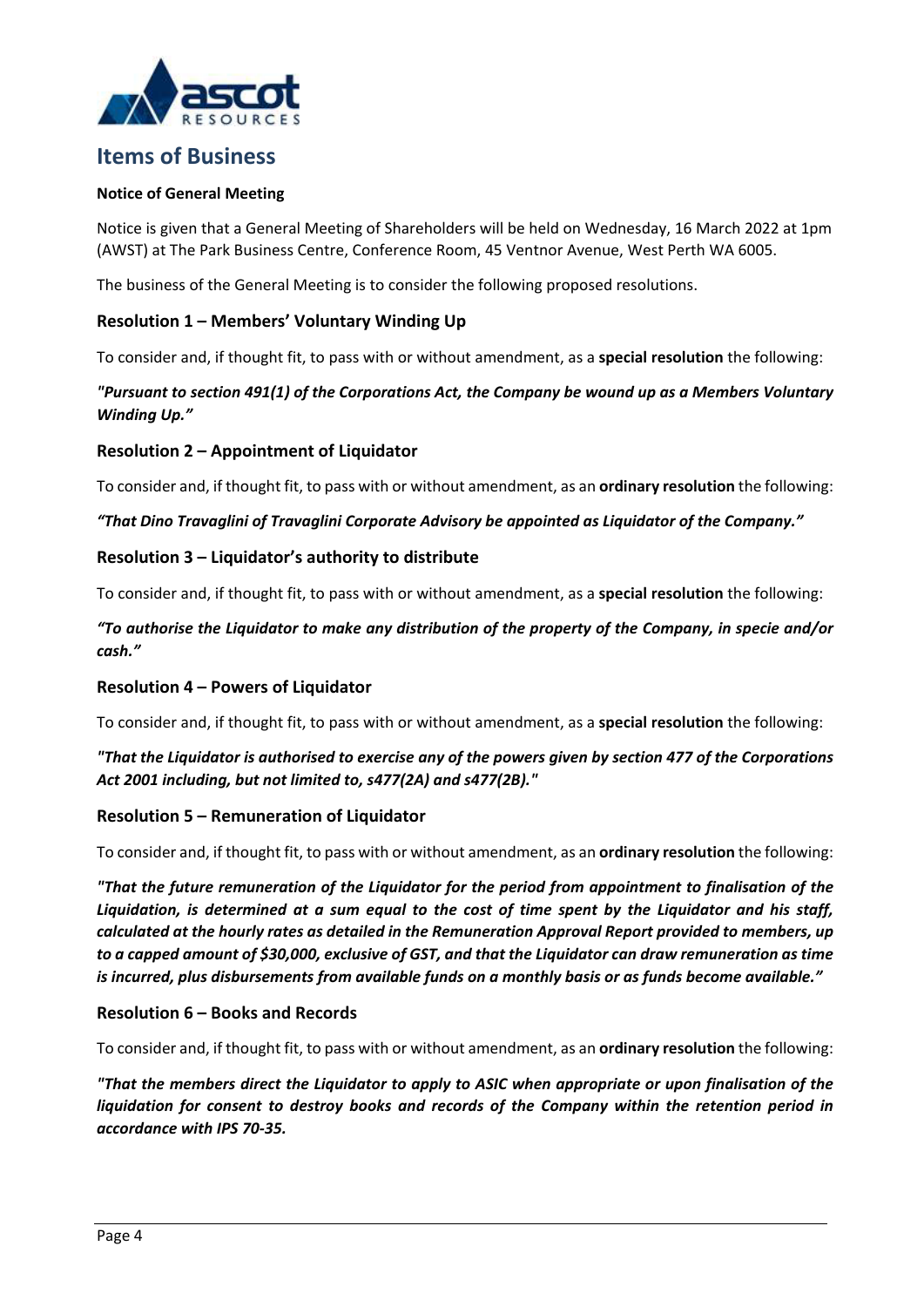

### **What to do Next**

### **Read the remainder of this booklet**

You should read and consider the remainder of this booklet in full before making any decision on how to vote on each of the resolutions.

### **Consider your options**

Shareholders should refer to this booklet for further guidance on how to cast their vote. This booklet, however, does not consider the financial situation, investment objectives and needs of any shareholder. Shareholders should seek their own professional advice regarding financial, legal and taxation matters, relevant to their own circumstances.

### **Vote at the meeting**

The directors encourage all shareholders to vote on the resolutions. This can be done prior to the meeting via proxy or during the meeting via poll.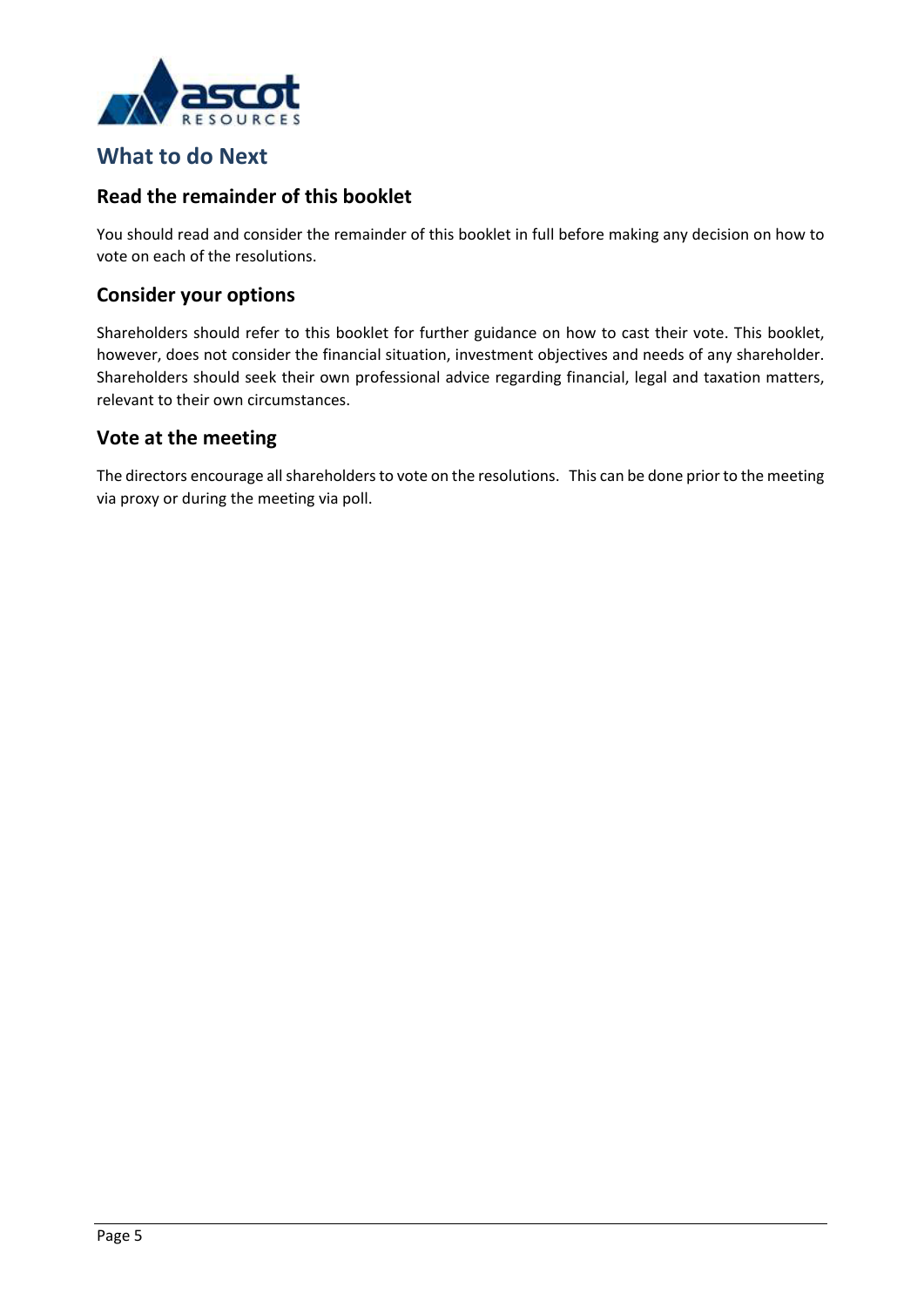

### <span id="page-5-0"></span>**Notes to Notice of Meeting**

### **Time and Place**

Notice is hereby given that the Extraordinary General Meeting will be held as follows:

**Time: 1pm (AWST)**

**Date:** Wednesday, 16 March 2022

**Place:** The Park Business Centre, Conference Room, 45 Ventnor Avenue, West Perth Western Australia 6005

### **Explanatory Statement**

The Explanatory Statement accompanying this Notice of Meeting provides additional information on matters to be considered at the General Meeting. The Explanatory Statement and the Proxy Form are part of this Notice of Meeting.

Terms and abbreviations used in this Notice of Meeting are defined in the Glossary contained in the Explanatory Statement.

### **Entitlement To Vote**

For the purpose of determining entitlements to vote at the Meeting, persons who are the registered holders of fully paid ordinary shares in the Company at 5:00pm AWST, on Monday 14 March 2022, will be treated as Shareholders of the Company. If you are not the registered holder of a share in the Company at that time, you will not be entitled to vote in respect of that share at the Meeting.

### **How To Vote**

Shareholders entitled to vote at the Meeting may vote:

- a) by attending the meeting and voting in person,
- b) by appointing a proxy to attend and vote on their behalf using the proxy from accompanying this Notice. A proxy may be a an individual or a body corporate.
- c) if a body corporate by appointing a corporate representative.

### **Proxies**

### *Appointing a proxy*

Each Shareholder that is entitled to attend and vote is entitled to appoint a proxy. The proxy does not need to be a Shareholder. A Shareholder that is entitled to cast two or more votes may appoint not more than two proxies to attend and vote on its behalf. The person or persons so appointed need not necessarily be Shareholders. Where two proxies are appointed, each proxy should be appointed to represent a specified portion or number of the Shareholder's voting rights (failing which each appointee will be entitled to cast half the Shareholder's votes).

A Proxy Form together with instructions on how to complete the Proxy Form is attached.

To vote by proxy, please complete and sign the Proxy Form and return by:

- (a) post to Ascot Resources Limited, PO Box 375, Nedlands WA 6909; or
- (b) email to admin@ascotresources.com.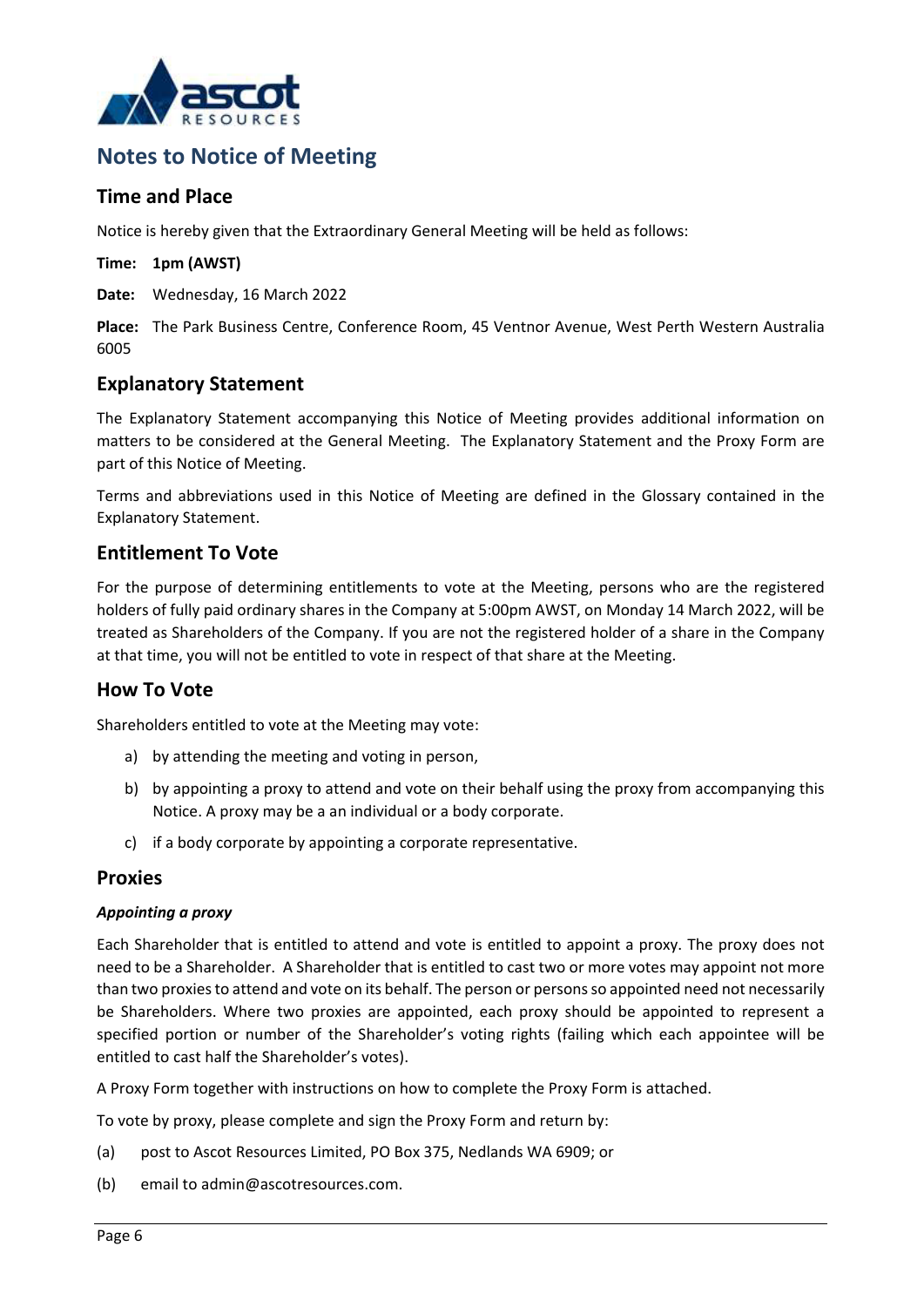

To be valid, properly completed proxy forms must be received by the Company no later than by at 1:00pm AWST, on Monday 14 March 2022.

If you return your Proxy Form but do not nominate a person as proxy, the Chairman of the Meeting will be your proxy and will vote on your behalf as you direct on the Proxy Form. If your nominated proxy does not attend the Meeting then your proxy will revert to the Chairman of the Meeting and he will vote on your behalf as you direct on the Proxy Form.

### *Transfer of Non-Chairman proxy to Chairman in certain circumstances*

Section 250BC of the Corporations Act provides that, if all of the following criteria (a) to (d) are met:

- (a) an appointment of a proxy specifies the way the proxy is to vote on a particular resolution at a meeting of the Company's members;
- (b) the appointed proxy is not the Chairman of the meeting;
- (c) at the meeting, a poll is duly demanded on the resolution; and
- (d) either of the following applies:
	- (i) the proxy is not recorded as attending the meeting; or
	- (ii) the proxy does not vote on the resolution,

then the Chairman of the meeting is taken, before voting on the resolution closes, to have been appointed as the proxy for the purposes of voting on the resolution at the meeting.

### *Corporate Representative*

A body corporate Shareholder may elect to appoint a representative, rather than appoint a proxy, in accordance with section 250D of the Corporations Act. Where a body corporate appoints a representative, the Company requires written proof of the representative's appointment to be lodged with or presented to the Company before the Meeting.

### **By order of the Board**

**Nick Longmire Company Secretary**

**Dated: 10 February 2022**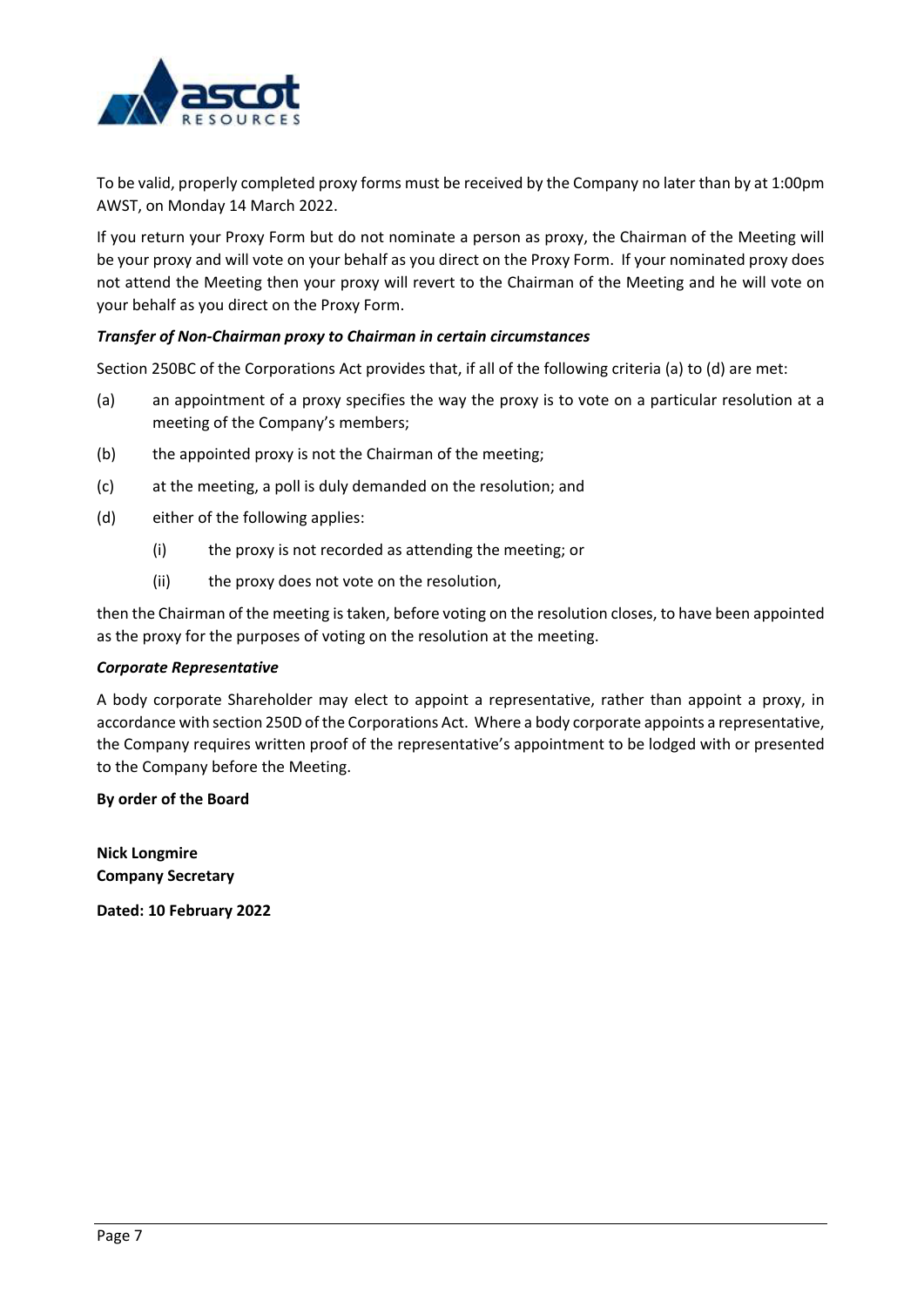

### <span id="page-7-0"></span>**Important Notes**

### **General**

You should read this booklet in its entirety before making a decision on how to vote on the resolutions to be considered at the Meeting. The notice convening the meeting is set out in this booklet. A proxy form for the meeting is enclosed.

### **Defined Terms**

Capitalised terms in this are defined either in the glossary on page 13 of this booklet or where the relevant term is first used.

References to dollars or \$ are references to the lawful currency of Australia. Any discrepancies between the totals and the sum of all the individual components in the tools contained in this booklet due to rounding.

### **Purpose of this booklet**

The purpose of this booklet is to:

- state the nature of the business to be conducted at the meeting, and
- provide such information as is prescribed by the Corporations Act 2001.

### **Investment Decisions**

This booklet does not take into account the investment objectives, financial situation, tax position and requirements of any particular person. This booklet should not be relied on as the sole basis for any investment decision in relation to Shares. It is important that you read the entire booklet before making any voting or investment decision. You should seek your own professional advice regarding financial, legal and taxation matters.

### **Past return and forward-looking statements**

This booklet may include certain prospective financial information which has been based on current expectations about future events. The prospective financial information is, however, subject to risks, uncertainties and assumptions that could cause actual results to differ materially from the expectations described in such prospective financial information.

The assumption on which prospective financial information is based may prove to be incorrect or may be affected by matters not currently known or considered material by the Company.

Actual events or results may differ materially from the events or results expressed or implied in any forward-looking statement and deviations are both normal and to be expected. None of the Company, its officers or any person named in this booklet makes any representation or warranty (either expressed or implied) as to the accuracy or likelihood of fulfilment of results expressed or implied in any forwardlooking statement. You are cautioned not to place undue reliance on those statements.

The forward-looking statements in this booklet reflect views held only as at the date of this booklet notwithstanding the uncertainty outlined above there are reasonable grounds for including all forward-looking statements set out in this booklet.

Past performance information is not a reliable indicator of future performance of the Company.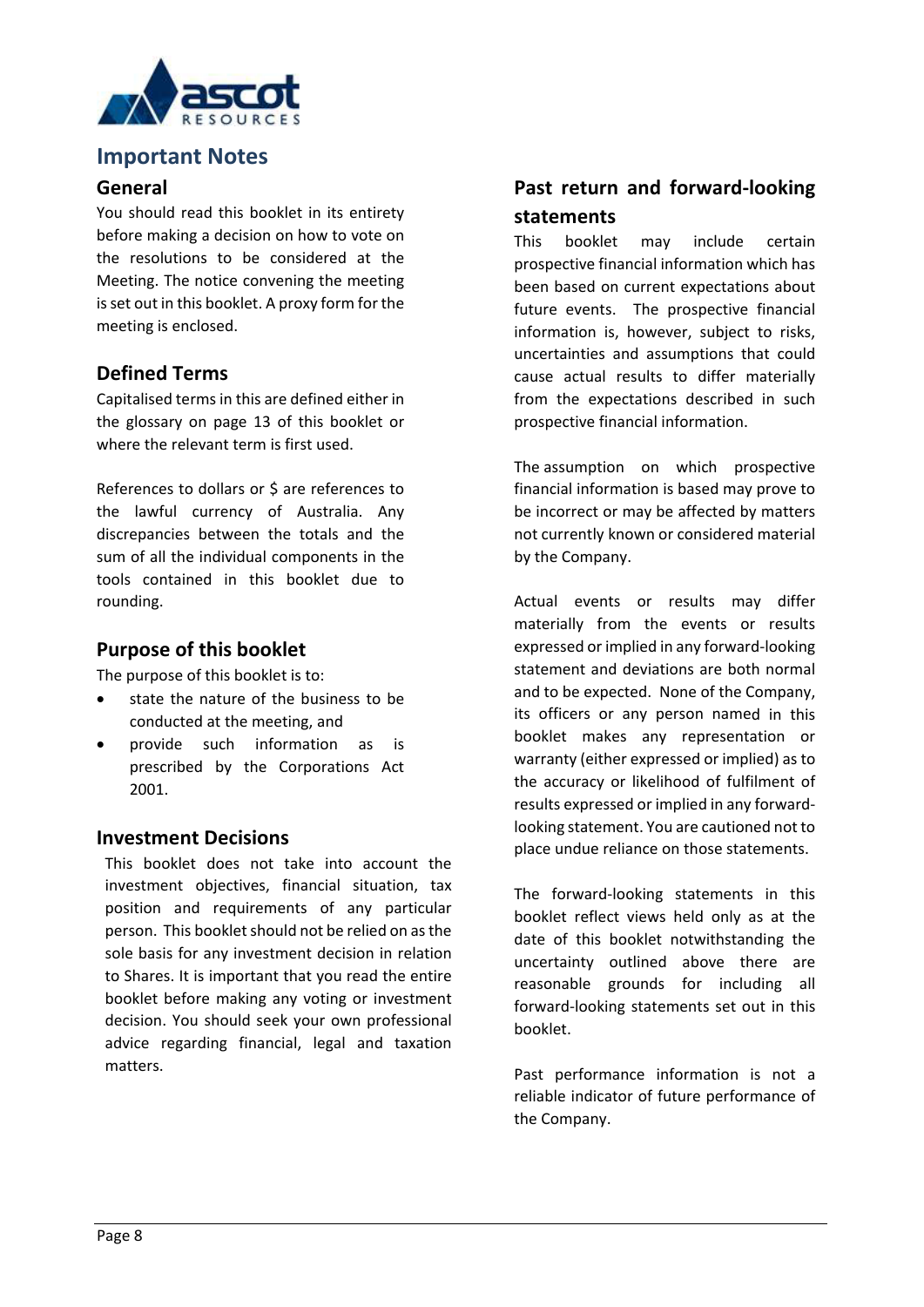

## <span id="page-8-0"></span>**Important Dates and Times**

| Date of this booklet                                                        | 10 February 2022              |
|-----------------------------------------------------------------------------|-------------------------------|
| Last time and date by which the proxy form for the<br>meeting can be lodged | 1:00pm AWST 14 March 2022     |
| Time and date for determining eligibility to vote at the<br>meeting         | 5:00pm AWST,<br>14 March 2022 |
| Time and date of the general meeting                                        | 1:00pm AWST<br>16 March 2022  |
| Implementation members voluntary windup if<br>approved                      | Upon passing of resolution    |

You should consult your legal, financial, taxation or other professional adviser concerning the impact your decision may have on your own circumstances.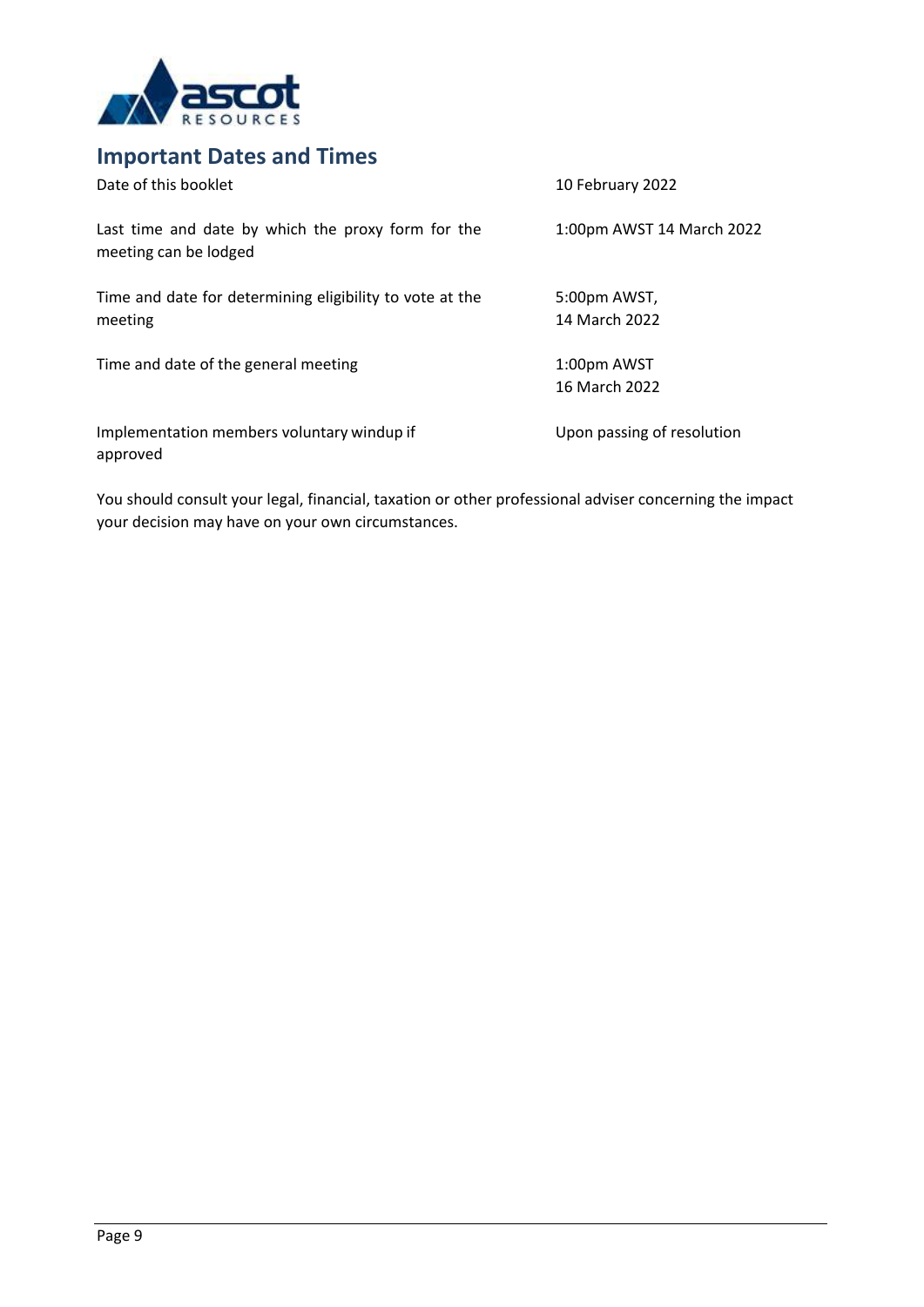

## <span id="page-9-0"></span>**Explanatory Statement**

This Explanatory Statement has been prepared for the information of Shareholders in connection with the business to be conducted at General Meeting of Shareholders to be held at 1pm (AWST) on Wednesday 16 March 2022 at The Park Business Centre, Conference Room, 45 Ventnor Avenue, West Perth Western Australia 6005.

The purpose of this Explanatory Statement is to provide information which the Directors believe to be material to Shareholders in deciding whether to pass the Resolutions in the Notice of Meeting.

Terms and abbreviations used in this Explanatory Statement are defined in the Glossary.

The Board recommends that Shareholders vote in favour of the Resolutions.

The Chairman of the meeting intends who vote undirected proxies in favour of the Resolutions.

## <span id="page-9-1"></span>**Resolution 1 – Members' Voluntary Winding Up**

### **1.1 Background**

Resolution 1 is a special resolution and requires at least 75% of the votes cast by Shareholders entitled to vote in voting to be in favour of the resolution.

There are no voting restrictions on Resolution 1 under the Corporations Act.

Following the decision to return capital to Shareholders in late January 2021, the Company advised in March 2021 that it had engaged the services of a Registered Liquidator to commence preparing the Company for a Members Voluntary Liquidation.

The Company has reached a stage where a liquidator is able to take over the control of the Company.

If Resolution 1 is approved, pursuant to section 493 of the Corporations Act, the Company must cease carrying on all business. If Resolution 1 is passed, a transfer of shares or an alteration in the status of members of the Company will be void unless the liquidator gives written consent and that consent is unconditional or if the consent is subject to conditions, those conditions have been satisfied or the transfer or share of shares or the alteration in the status of the member of the Company is authorised by the Court.

### **1.2 Directors' recommendation**

The Directors unanimously recommend that Shareholders vote in favour of Resolution 1. The Chairman intends to exercise all available undirected proxies in favour of the Resolution.

## <span id="page-9-2"></span>**Resolution 2 – Appointment of Liquidator**

### **2.1 Background**

Resolution 2 is an ordinary resolution and requires a majority of the votes cast by Shareholders entitled to vote in voting to be in favour of the resolution.

There are no voting restrictions on Resolution 2 under the Corporations Act.

As outlined in the Notice of Meeting, Shareholders are asked to approve the appointment of a liquidator to the Company. Dino Travaglini of Travaglini Corporate Advisory has been proposed as the appointed liquidator. Dino Travaglini has provided written consent to act as liquidator of the Company.

Resolution 2 is an ordinary resolution and requires a majority of the votes cast by Shareholders entitled to vote in voting to be in favour of the resolution.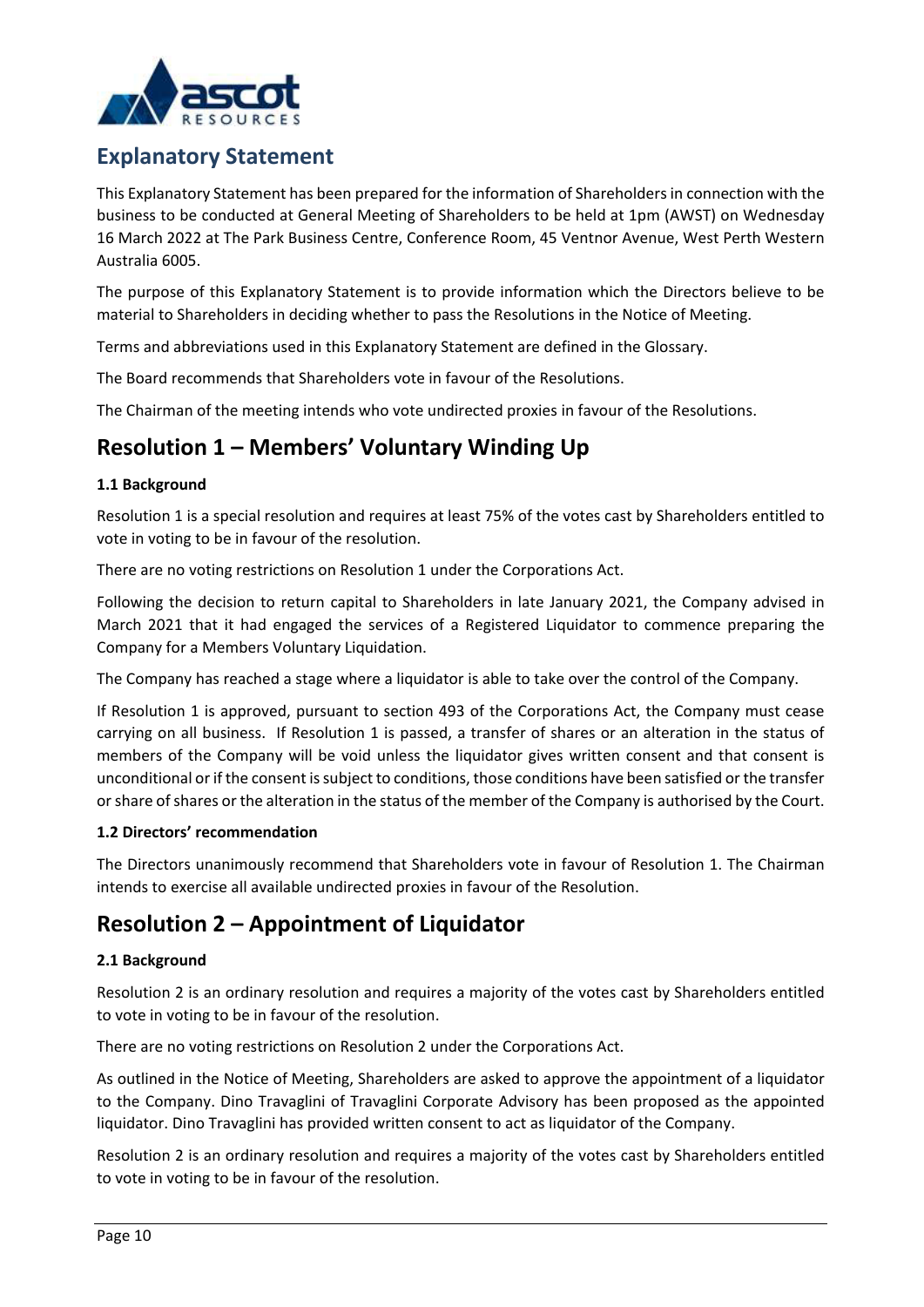

If Resolution 2 is approved then Dino Travaglini of Travaglini Corporate Advisory becomes responsible for winding up the affairs of the Company and distributing any remaining assets of the Company. Upon the appointment of Dino Travaglini as the liquidator of the Company, all powers of the Directors cease pursuant to Section 495(2) of the Corporations Act.

### **2.2 Directors' recommendation**

The Directors unanimously recommend that Shareholders vote in favour of Resolution 3. The Chairman intends to exercise all available undirected proxies in favour of the Resolution.

## <span id="page-10-0"></span>**Resolution 3 – Liquidator authority to distribute**

### **3.1 Background**

Resolution 3 is a special resolution and requires at least 75% of the votes cast by Shareholders entitled to vote in voting to be in favour of the resolution.

There are no voting restrictions on Resolution 3 under the Corporations Act.

As outlined in the Notice of Meeting, Shareholders are asked to authorise the Liquidator to make any further asset distributions to Shareholders in specie and/or cash.

### **3.2 Directors' recommendation**

The Directors unanimously recommend that Shareholders vote in favour of Resolution 3. The Chairman intends to exercise all available undirected proxies in favour of the Resolution.

### <span id="page-10-1"></span>**Resolution 4 – Powers of Liquidator**

### **4.1 Background**

Resolution 4 is a special resolution and requires at least 75% of the votes cast by Shareholders entitled to vote in voting to be in favour of the resolution.

There are no voting restrictions on Resolution 4 under the Corporations Act.

Resolution 4 provides the Liquidator with the power to enter into agreements on the Company's behalf (including, but not limited to, leases, agreements under which security interests arise or are created or a litigation funding agreement), where the term of any such agreement may end, or the obligations of a party to the agreement may (according to the terms of the agreement) be discharged by performance more than three months after such agreement is entered into, even if the term may end, or the obligations may be discharged, within those three months. Further, it also provides the Liquidator to comprise debts greater than the prescribed amount referred to in the Corporations Regulations 2001 which is currently set at \$100,000.

### **4.2 Directors' recommendation**

The Directors unanimously recommend that Shareholders vote in favour of Resolution 4. The Chairman intends to exercise all available undirected proxies in favour of the Resolution.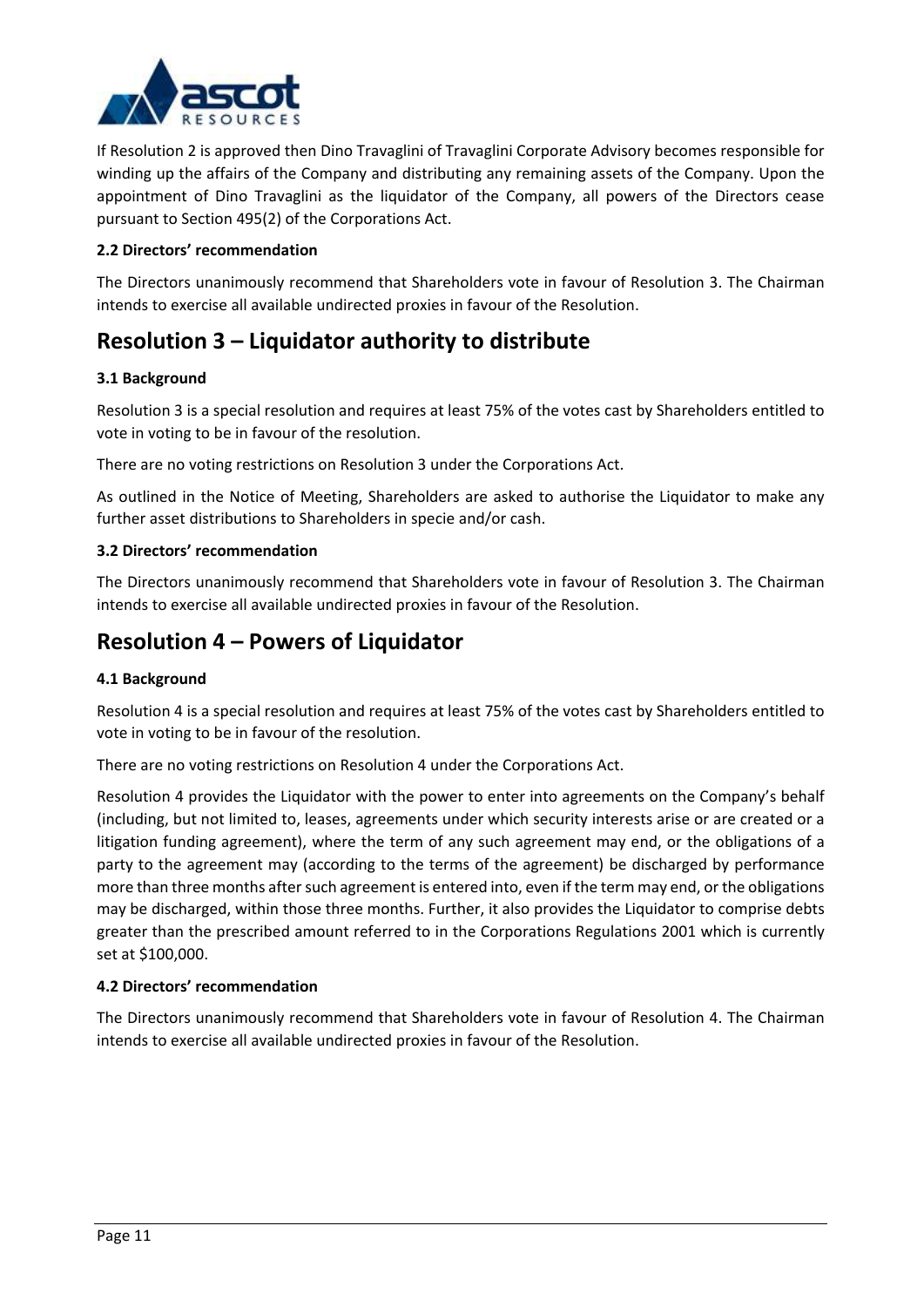

## <span id="page-11-0"></span>**Resolution 5 – Remuneration of Liquidator**

### **5.1 Background**

Resolution 5 is an ordinary resolution and requires a majority of the votes cast by Shareholders entitled to vote in voting to be in favour of the resolution.

There are no voting restrictions on Resolution 5 under the Corporations Act.

Resolution 5 authorises the remuneration of the Liquidator for the period from appointment to finalisation of the Liquidation, to be determined at a sum equal to the cost of time spent by the Liquidator and his staff, calculated at the hourly rates as detailed in the Remuneration Approval Report provided to the Company by Travaglini Corporate Advisory. This is capped to an amount of \$30,000 exclusive of GST, and the Liquidator can draw the remuneration as time is incurred, plus disbursements from available funds monthly or as funds become available.

Any surplus funds that remain in the Company will be distributed to Shareholders after paying costs associated with the voluntary winding up and finalising all liabilities of the Company.

Resolution 5 is an ordinary resolution and requires a majority of the votes cast by Shareholders entitled to vote in voting to be in favour of the resolution.

### **5.2 Directors' recommendation**

The Directors unanimously recommend that Shareholders vote in favour of Resolution 5. The Chairman intends to exercise all available undirected proxies in favour of the Resolution.

## <span id="page-11-1"></span>**Resolution 6 – Books and Records**

### **6.1 Background**

Resolution 6 is an ordinary resolution and requires a majority of the votes cast by Shareholders entitled to vote in voting to be in favour of the resolution.

There are no voting restrictions on Resolution 6 under the Corporations Act.

Resolution 6 authorises, subject to obtaining the approval of the ASIC, pursuant to Insolvency Practice Schedule (Corporations) 70-35(3) of the Corporations Act, the books and records of the Company and of the Liquidator be disposed of by the Liquidator three months after the dissolution of the Company, or earlier at the discretion of ASIC.

Section 542(3)(b) of the Corporations Act provides that, subject to ASIC's approval, the books and records of the Company and of the Liquidator may be destroyed within a period approved by Shareholders.

Resolution 6 is an ordinary resolution and requires a majority of the votes cast by Shareholders entitled to vote in voting to be in favour of the resolution.

### **6.2 Directors' recommendation**

The Directors unanimously recommend that Shareholders vote in favour of Resolution 6. The Chairman intends to exercise all available undirected proxies in favour of the Resolution.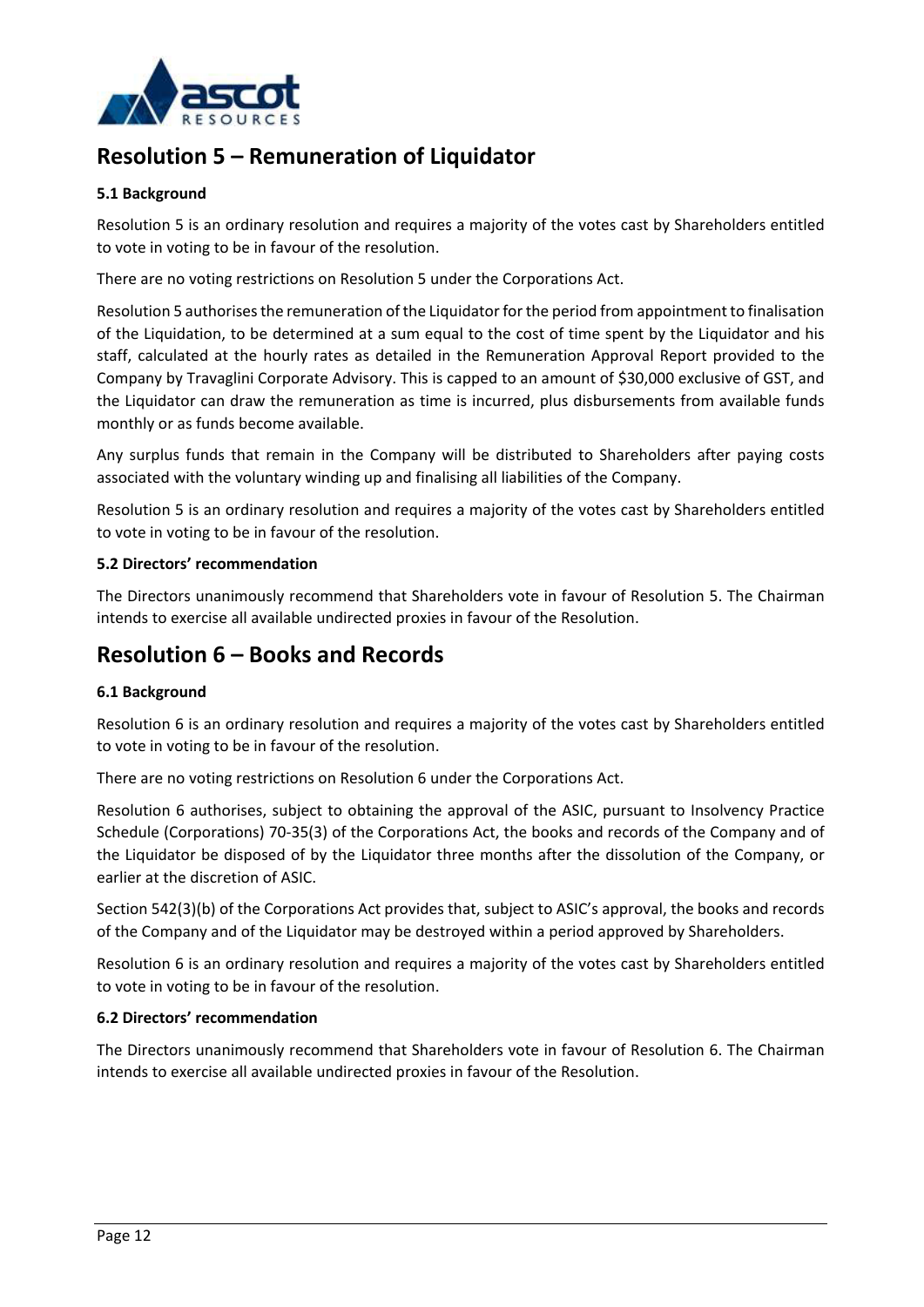

### <span id="page-12-0"></span>**Glossary**

**\$** means Australian dollars.

**Ascot** or **Company** means Ascot Resources Limited (ACN 146 530 378). **ASIC** means Australian Securities and Investments Commission. **Board** means the current board of directors of the Company. **Company** means Ascot Resources Limited (ACN 146 530 378). **Corporations Act** means the *Corporations Act 2001* (Cth). **Constitution** means the Company's constitution. **Director** means a current director of the Company. **Explanatory Statement** means this explanatory statement. **General Meeting** or **Meeting** means the general meeting convened by the Notice. **IPS** means Insolvency Practice Schedule. **Notice** or **Notice of Meeting** means the notice of meeting accompanying this Explanatory Statement. **Proxy Form** means the proxy form accompanying the Notice of Meeting. **Resolution** means a resolution set out in the Notice of Meeting. **Share** means a fully paid ordinary share in the capital of the Company.

**Shareholder** means a holder of a Share.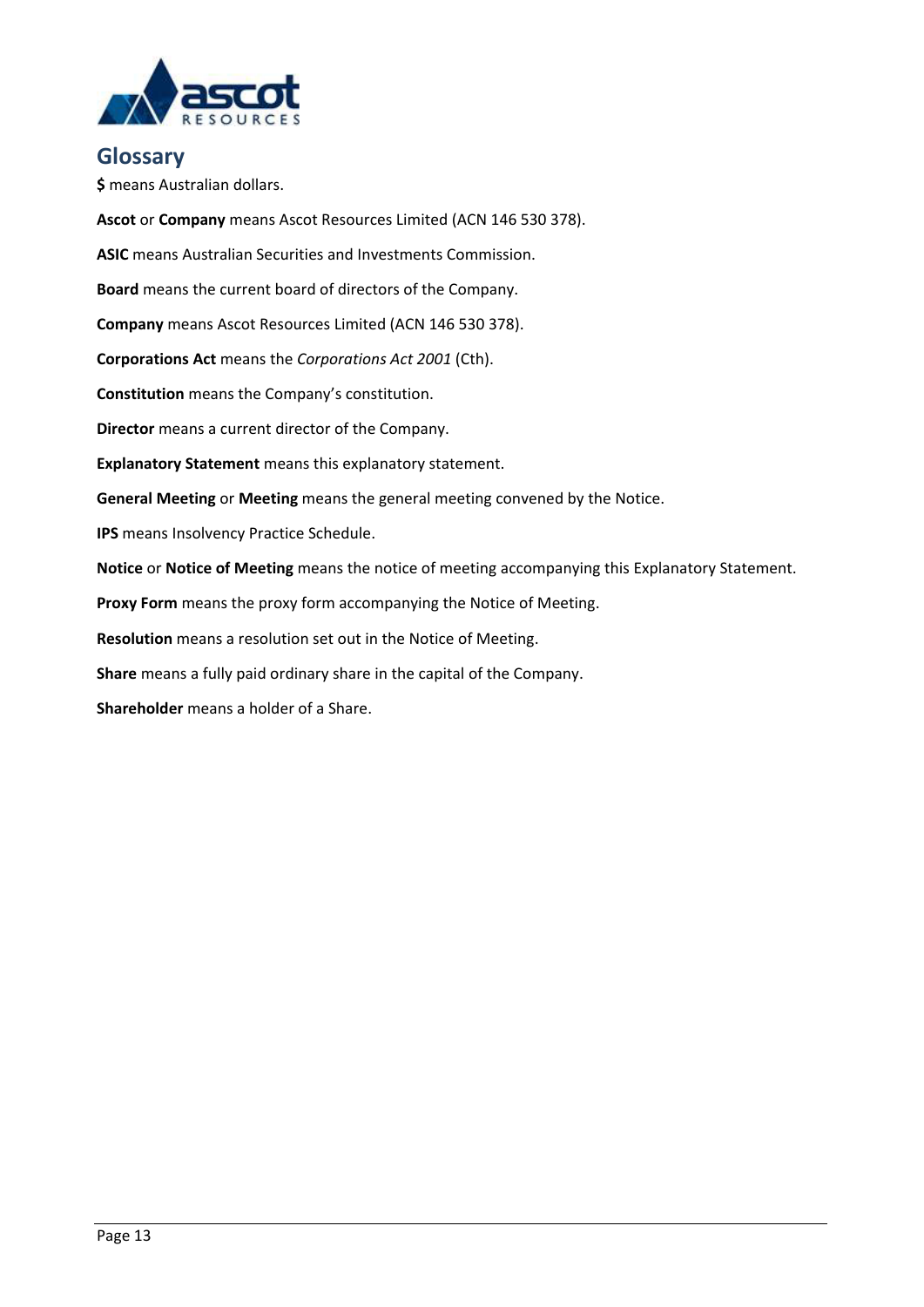

# <span id="page-13-0"></span>**Corporate Directory**

| <b>Directors</b>                   | Mr Paul Kopejtka (Non-executive Chairman)<br>Mr Chris Corbett (Non-executive Director)<br>Mr Shahb Richyal (Non-executive Director) |
|------------------------------------|-------------------------------------------------------------------------------------------------------------------------------------|
| <b>Company Secretary</b>           | Mr Nick Longmire                                                                                                                    |
| <b>Registered Office and</b>       | Unit 3                                                                                                                              |
| <b>Principal Place of Business</b> | 154 Hampden Road                                                                                                                    |
|                                    | Nedlands WA 6009 Australia                                                                                                          |
|                                    | Telephone: +61 8 6365 5112                                                                                                          |
|                                    | E-mail: admin@ascotresources.com<br>Website: www.ascotresources.com                                                                 |
|                                    |                                                                                                                                     |
| <b>Share Registry</b>              | <b>Automic Group</b>                                                                                                                |
|                                    | Level 2, 267 St Georges Terrace                                                                                                     |
|                                    | PERTH WA 6000                                                                                                                       |
|                                    | Telephone: 1300 288 664                                                                                                             |
|                                    | Website: www.automicgroup.com.au                                                                                                    |
| <b>Solicitors</b>                  | HopgoodGanim                                                                                                                        |
|                                    | Level 27                                                                                                                            |
|                                    | Allendale Square                                                                                                                    |
|                                    | 77 St Georges Terrace                                                                                                               |
|                                    | Perth WA 6000                                                                                                                       |
| <b>Auditors</b>                    | Pitcher Partners BA&A Pty Ltd                                                                                                       |
|                                    | Level 11                                                                                                                            |
|                                    | 12-14 The Esplanade                                                                                                                 |
|                                    | Perth WA 6000                                                                                                                       |
| <b>Bankers</b>                     | National Australia Bank                                                                                                             |
|                                    | 1232 Hay Street                                                                                                                     |
|                                    | West Perth WA 6005                                                                                                                  |
|                                    |                                                                                                                                     |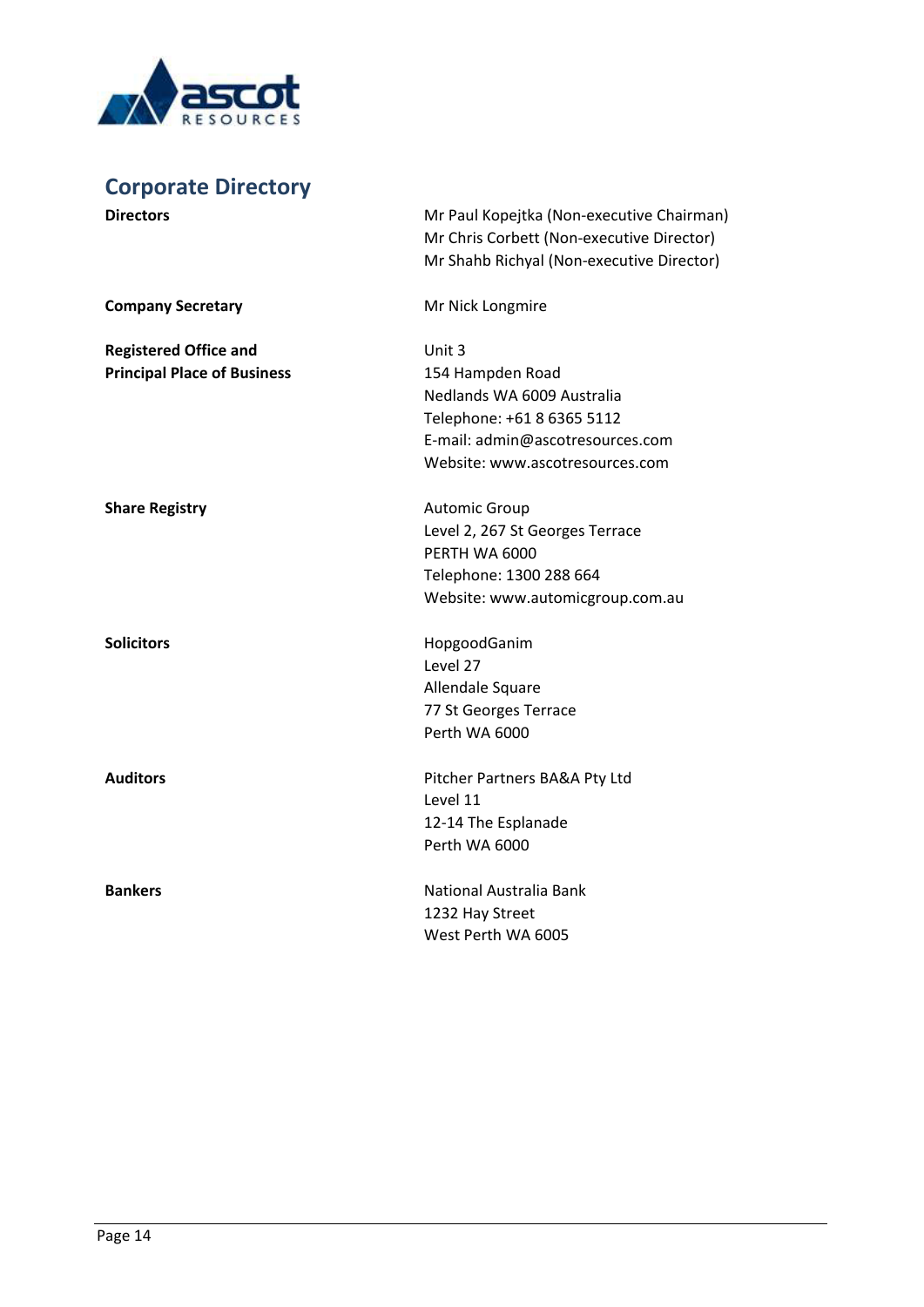

**This page has intentionally been left blank**

**Please refer to the next page**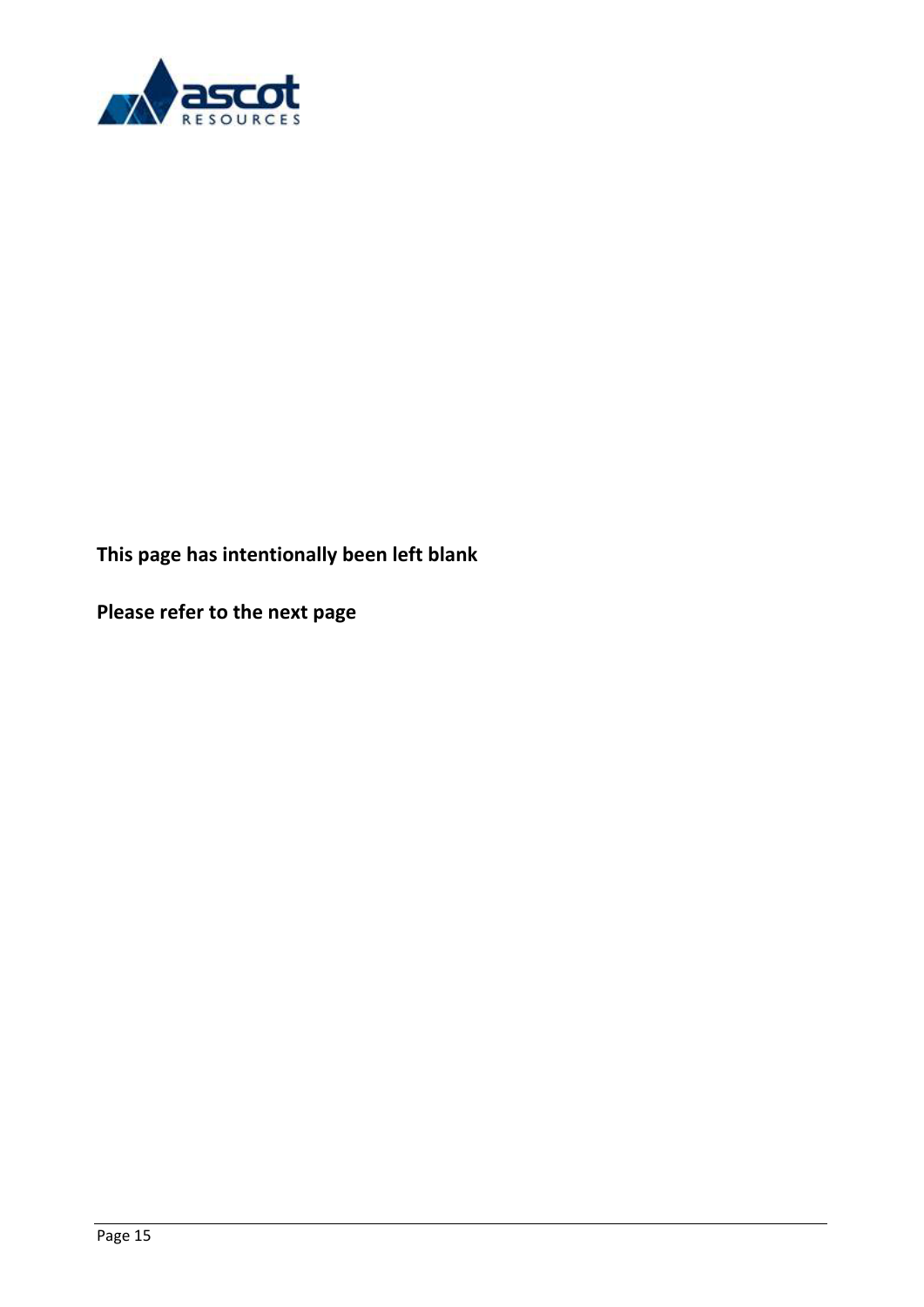## <span id="page-15-0"></span>**Liquidator's Remuneration Approval Report**

**Ascot Resources Limited ACN 146 530 378**

This remuneration approval report provides you with the information you need to be able to make an informed decision regarding the approval of my remuneration for undertaking the members' voluntary liquidation of Ascot Resources Limited ("the Company") if I am appointed liquidator.

### **1. Liquidator's Remuneration**

My remuneration is being determined on a time basis. I will be seeking approval of the following resolution to approve my remuneration.

"That the remuneration of the Liquidator for the period from commencement to finalisation of the Members 'Voluntary Liquidation is determined at a sum equal to the cost of time spent by the Liquidator and their staff, calculated at the hourly rates as detailed in the Remuneration Approval Report provided to members, up to a capped amount of \$30,000, exclusive of GST, and that the Liquidator can draw the remuneration as time is incurred, plus disbursements from available funds on a monthly basis or as funds become available".

The remuneration resolution covers the estimated total cost of undertaking the members' voluntary liquidation.

The basis of calculating the remuneration claim and the details of the major tasks that will be performed and the costs associated with each of those major tasks are contained in Schedule A. A schedule of my hourly rates is included at Schedule B.

Under law I am also required to report on the likely impact of my remuneration on dividends to creditors-on which is there is no impact. As this is a solvent liquidation, any creditors of the Company will be satisfied in full.

### **2. Disbursements**

Disbursements are divided into three types and are recovered as follows:

**Externally provided professional services**- these are recovered at cost from the liquidation. An example of an externally provided professional service disbursement is legal fees, share registry fees and registered taxation services.

**Externally provided non-professional costs** - these are recovered at cost from the liquidation. Examples of externally provided non-professional costs are travel, accommodation and search fees, lodgement fees and insurance.

**Internal disbursements** such as photocopying, printing and postage.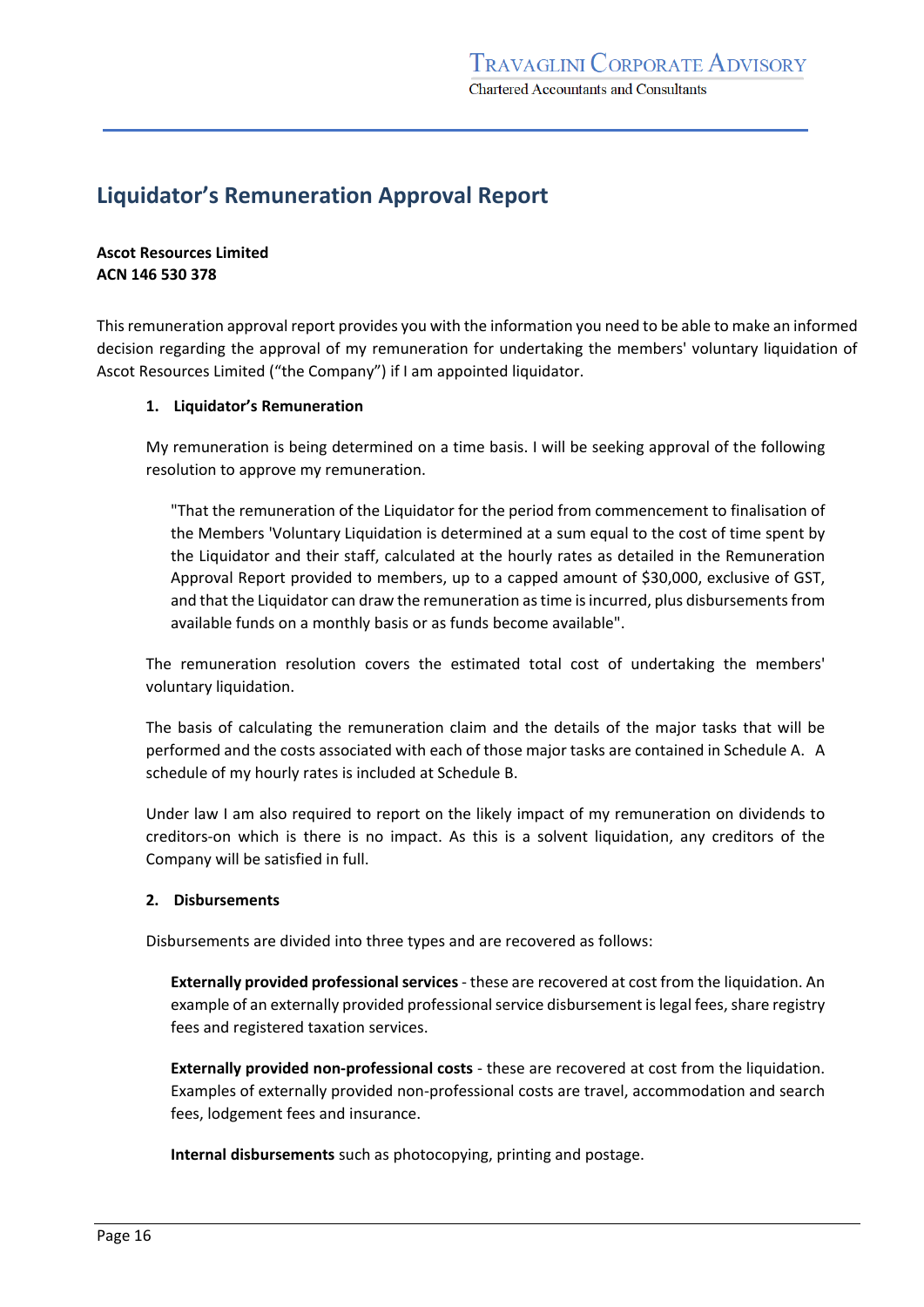# **Schedule A - Table of Major Tasks**

The below table provides a description of the anticipated work to be undertaken in each major task area for the conduct of the members' voluntary liquidation.

| <b>Task Area</b>               | <b>General Description</b>                                     | <b>Includes</b>                                                                                                                                                                   |
|--------------------------------|----------------------------------------------------------------|-----------------------------------------------------------------------------------------------------------------------------------------------------------------------------------|
| <b>Assets</b><br>\$6,000       | Preparing and realising assets<br>for distribution to members. | Reviewing balance sheets and testing<br>recoverability of any assets written off.                                                                                                 |
|                                |                                                                | Write to bank and take control of cash at<br>bank.                                                                                                                                |
|                                |                                                                | Reviewing status of assets including foreign<br>domiciled entities and mining tenements.                                                                                          |
| <b>Shareholders</b><br>\$8,000 | Shareholder<br>Attending<br>to<br>matters                      | Addressing queries from Shareholders, as<br>such<br>confirmation<br>required<br>as<br>of<br>shareholding, taxation queries and other.                                             |
|                                |                                                                | Review of Shareholder register to confirm<br>details of Shareholders, including contact<br>details, shareholding and other information.<br>Engage and liaise with share registry. |
|                                |                                                                | Review of financial position to allow for<br>issuing of Liquidator's advice of no further<br>return to Shareholders.                                                              |
|                                |                                                                | Convene Annual General Meeting and<br>prepare notice of meeting.                                                                                                                  |
| <b>Dividend</b>                | Distribution to Shareholders                                   | Determine distribution to Shareholders.                                                                                                                                           |
| \$10,000                       |                                                                | Preparation of correspondence and other<br>documentation<br>members<br>regarding<br>to<br>distribution.                                                                           |
|                                |                                                                | Obtaining Notified Amount from ATO and<br>Office of State Revenue.                                                                                                                |
|                                |                                                                | Consider obtaining independent taxation<br>advice on return of capital/dividend as<br>required.                                                                                   |
|                                |                                                                | Calculate and review proposed dividend to<br>Shareholders.                                                                                                                        |
|                                |                                                                | Prepare notice of dividend to Shareholder,<br>including breakdown of return.                                                                                                      |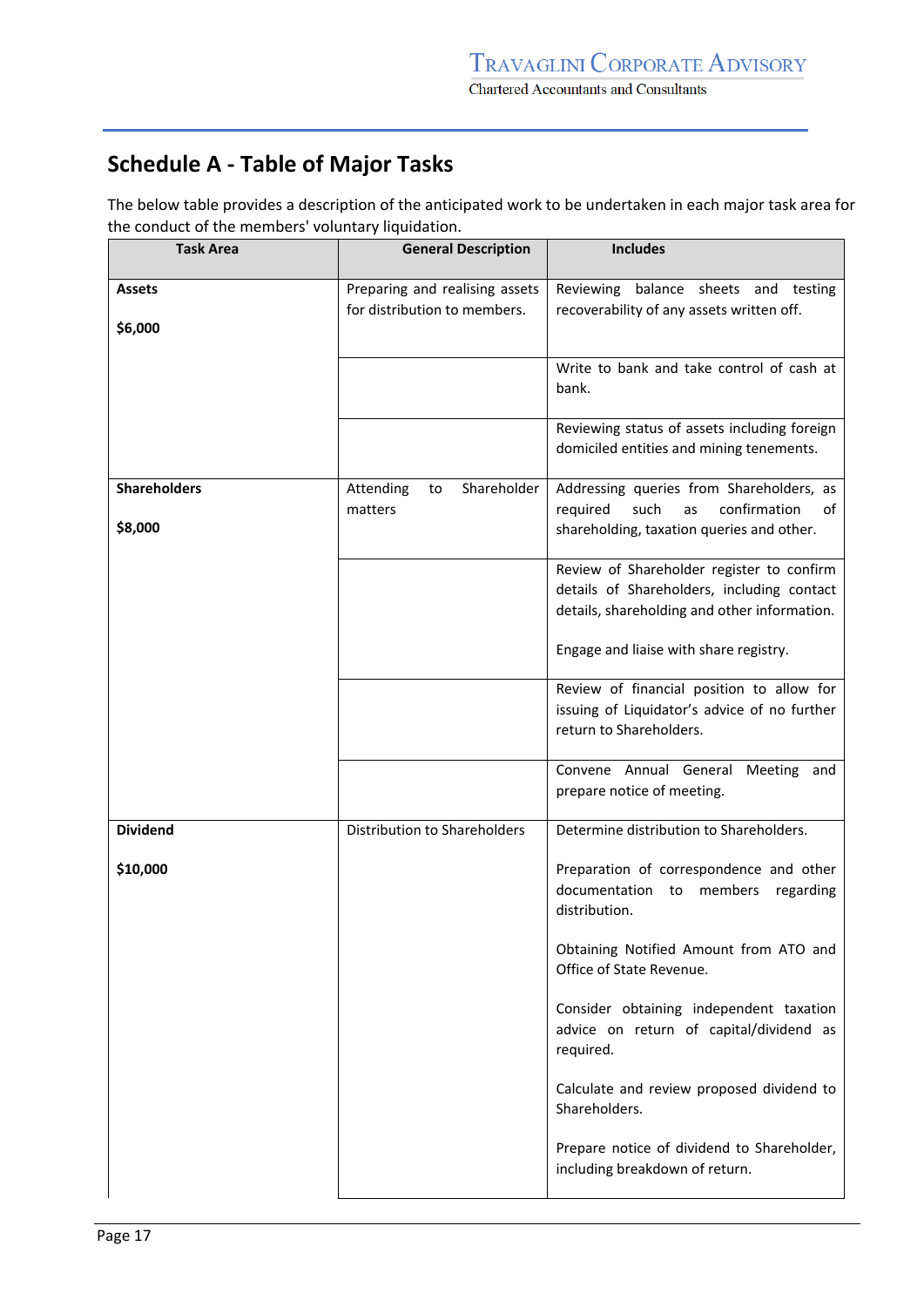Chartered Accountants and Consultants

|                               |                                                      | Prepare dividend payments to members<br>including obtaining.                                                                                                                                           |
|-------------------------------|------------------------------------------------------|--------------------------------------------------------------------------------------------------------------------------------------------------------------------------------------------------------|
|                               |                                                      | Attend to any in-specie distribution of assets<br>as necessary.                                                                                                                                        |
|                               |                                                      | Report to Australian Taxation Office of<br>return or capital/dividend, as required.                                                                                                                    |
| Administration/investigations | Liabilities                                          | Undertake review of the Company to ensure                                                                                                                                                              |
| \$6,000                       |                                                      | all liabilities have been identified and<br>satisfied.                                                                                                                                                 |
|                               | Return of capital payments                           | Investigate and resolve return of capital<br>payments held.                                                                                                                                            |
|                               | Creditor Enquiries, Requests &<br><b>Directions</b>  | Receive and respond to creditor enquiries.<br>Dealing with immediate<br>payment to<br>enquiring creditor or comply with request in<br>required timeframe in accordance with law.                       |
|                               | Document maintenance/file<br>review/checklist        | First month, then six monthly administration<br>reviews. Filing of documents. Updating<br>checklists.                                                                                                  |
|                               | Insurance                                            | Identification<br>and<br>initial<br>arranging<br>and ongoing insurance<br>requirements<br>including assessing status of any D&O<br>Insurance run-off cover                                             |
|                               | Bank account administration                          | Maintenance and effecting receipts and<br>payments. Opening and closing accounts.<br>Updating cashbook and bank reconciliations.<br>Correspondence<br>with<br>bank<br>regarding<br>specific transfers. |
|                               | <b>ASIC</b><br>and<br>other<br>returns<br>lodgements | Preparing and lodging ASIC forms, including<br>annual reporting. Correspondence with ASIC<br>regarding statutory forms.                                                                                |
|                               | <b>Australian Taxation Office</b>                    | Notification of appointment                                                                                                                                                                            |
|                               |                                                      | Seeking Notified Amount from the Australian<br>Taxation Office.                                                                                                                                        |
|                               |                                                      | Providing<br>information<br>regarding<br>the<br>Company as and when requested by the<br>Australian Taxation Office.                                                                                    |
|                               |                                                      | Preparing BAS.                                                                                                                                                                                         |
|                               |                                                      | Preparing Income Tax Returns.                                                                                                                                                                          |
|                               |                                                      |                                                                                                                                                                                                        |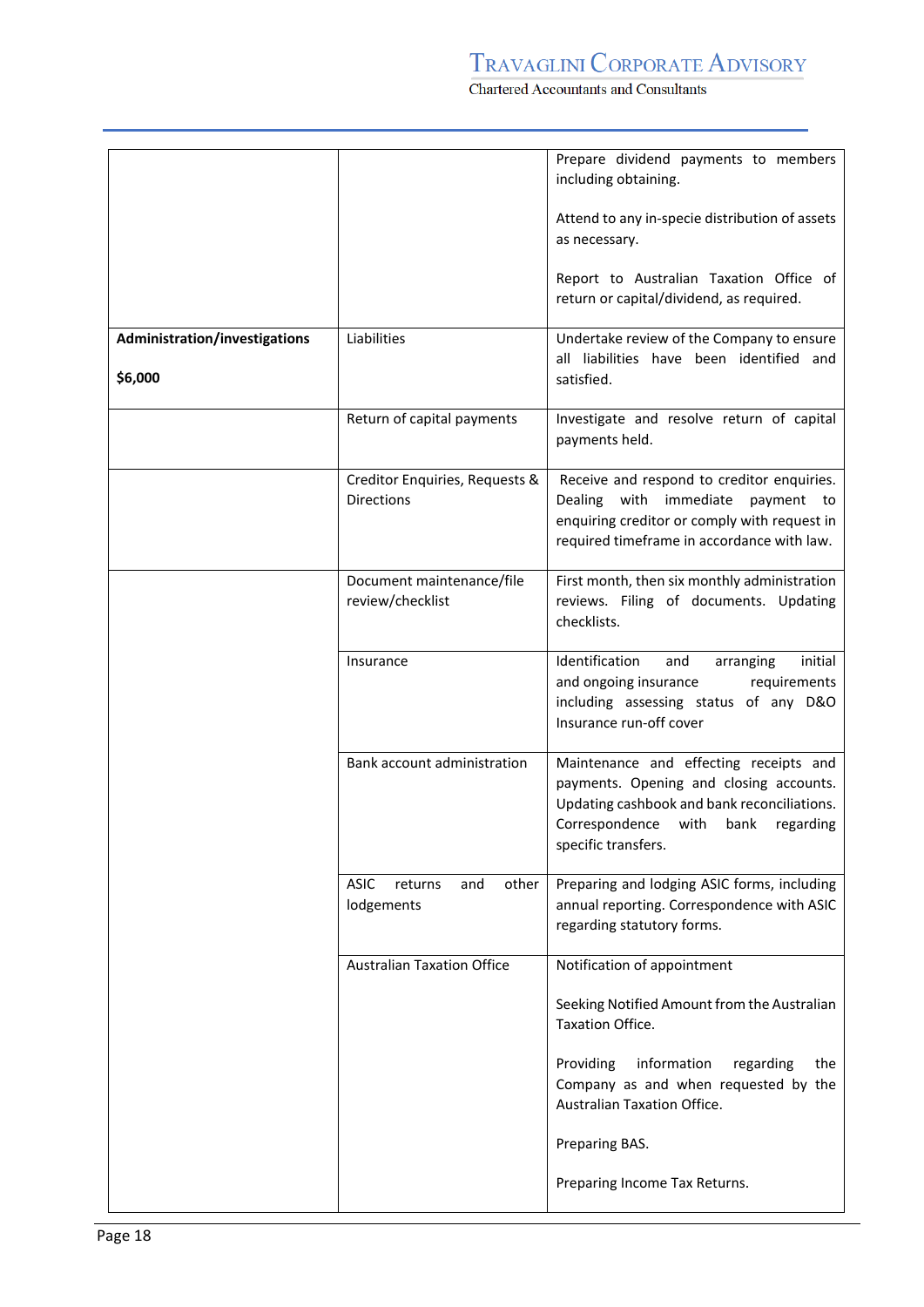Chartered Accountants and Consultants

| Finalisation              | Office of<br>Notifying Australian Taxation      |  |
|---------------------------|-------------------------------------------------|--|
|                           | finalisation.                                   |  |
|                           |                                                 |  |
|                           |                                                 |  |
|                           | Cancelling ABN / GST / PAYG registration.       |  |
|                           |                                                 |  |
|                           |                                                 |  |
|                           | Completing checklists.                          |  |
|                           |                                                 |  |
|                           |                                                 |  |
|                           | Finalising WIP and any remuneration.            |  |
|                           |                                                 |  |
|                           |                                                 |  |
| Planning / Review         | 0f<br><b>Discussions</b><br>regarding<br>status |  |
|                           | administration.                                 |  |
|                           |                                                 |  |
|                           |                                                 |  |
| Books and records/storage | Dealing with records in storage.                |  |
|                           |                                                 |  |
|                           |                                                 |  |
|                           | Storage Destruction of books and records.       |  |
|                           |                                                 |  |
|                           |                                                 |  |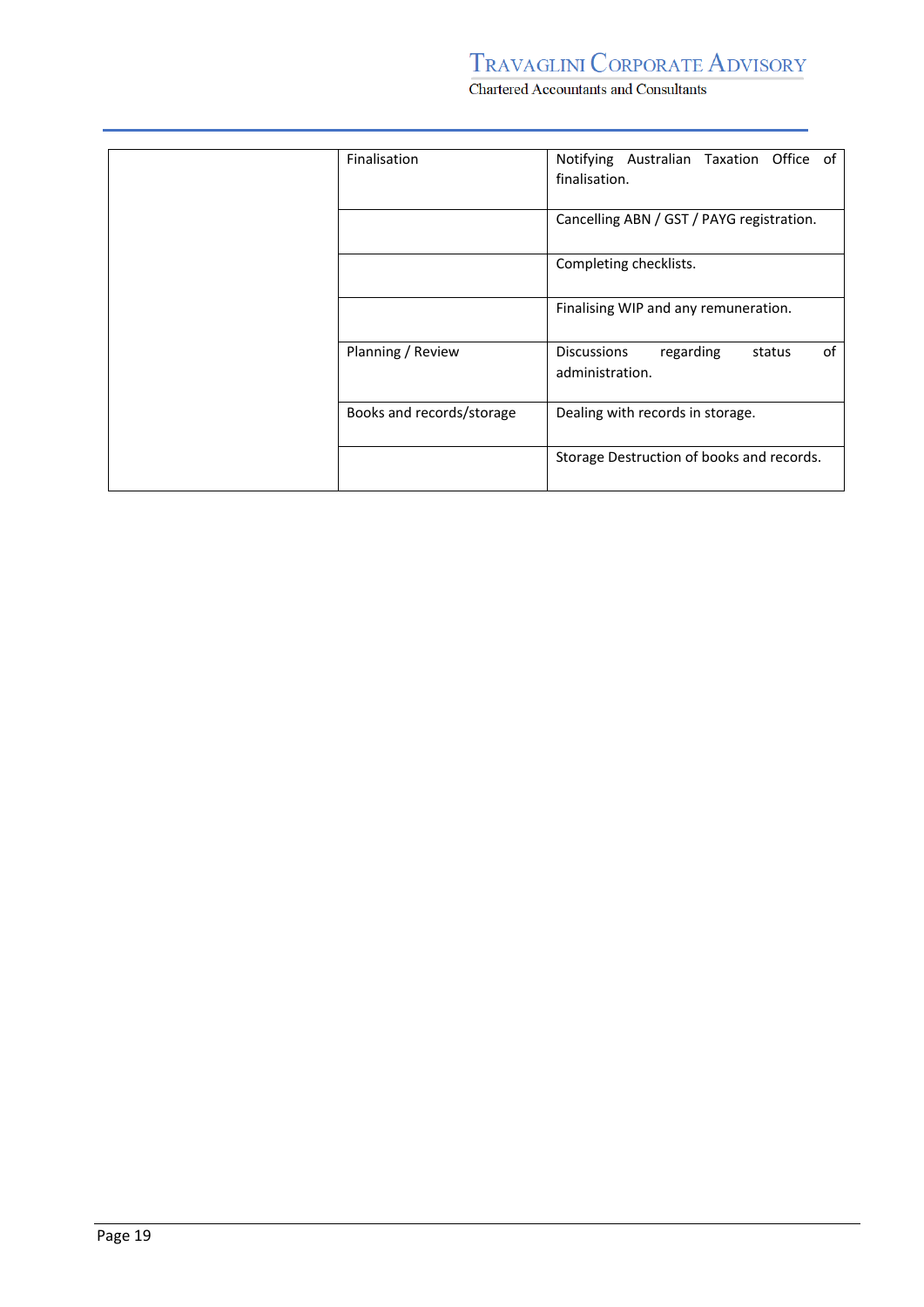## **Schedule B - Schedule of Hourly Rates**

The rates for the liquidator's remuneration calculation are set out in the following table together with a general guide showing the qualifications and experience of staff engaged in the administration and the role they take in the administration. Travaglini Corporate Advisory ensures that all work charged is carried out by personnel at the appropriate level of experience and training, and that all time charges are fair and reasonable.

The hourly rates charged encompass the total cost of providing professional services and should not be compared to an hourly wage.

| Hourly charges effective from 1 July 2021                                                                                                                                  | <b>Hourly Charge</b> |
|----------------------------------------------------------------------------------------------------------------------------------------------------------------------------|----------------------|
| <b>Position / ARITA Classification</b>                                                                                                                                     | Rate (exc GST)       |
|                                                                                                                                                                            | (5)                  |
| Appointee / Co-Appointee / Director                                                                                                                                        |                      |
| Registered Insolvency Practitioner. Qualified Accountant with 20 plus years of<br>experience, leading complex insolvency appointments and supervision of seniors<br>staff. | 350                  |
| <b>Associate Director</b>                                                                                                                                                  |                      |
| Qualified Accountant with 15 years plusf experience. Responsible for all aspects of<br>appointments and able to self-sufficiently complete large appointments.             | 300                  |
| <b>Senior Consultant</b>                                                                                                                                                   |                      |
| Qualified Accountant and / or appropriate insolvency experience. Able to plan an<br>dontrol small to medium insolvency appointments.                                       | 250                  |
| <b>Consultant</b>                                                                                                                                                          |                      |
| Appropriately experienced and developing basic insolvency principles while worki<br>ng under supervision.                                                                  | 180                  |
| Secretary / WRO / Clerk                                                                                                                                                    | 155                  |
| Appropriately experienced with varying skills, undertaking various support activities                                                                                      |                      |

Dated this 10<sup>th</sup> day of February 2022

Dino Travaglini **Travaglini Corporate Advisory**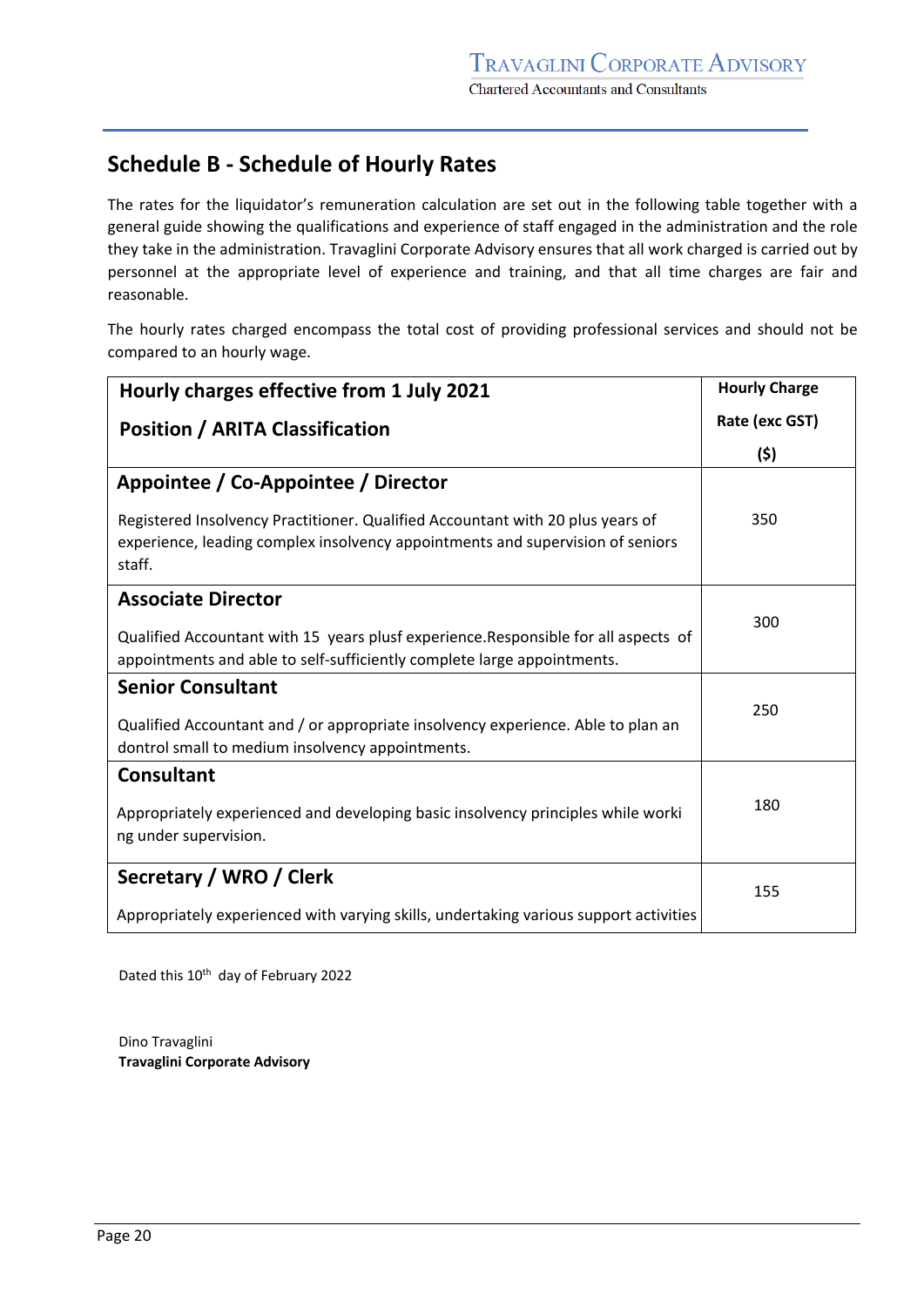### **PROXY FORM ASCOT RESOURCES LIMITED (ACN 146 530 378)**

| I/We |  |
|------|--|
| of   |  |

being a shareholder of Ascot Resources Limited entitled to vote at the General Meeting, hereby appoint: The Chairman of the Meeting (mark with an 'X').

Or write here the name of the person you are appointing if this person is someone other than the Chairman of this Meeting,

#### (Name of Proxy)

Or failing the person named (or if no person is named), the Chairman of the Meeting, or the Chairman's nominee, as my/our proxy to attend and vote on my/our behalf at the General Meeting of Ascot Resources Limited to be held at 1pm (AWST) on Wednesday 16 March 2022 at The Park Business Centre, Conference Room, 45 Ventnor Avenue, West Perth Western Australia 6005 and at any adjournment or postponement thereof.

#### **Voting on Business of the General Meeting**

(mark with an 'X')

|                                                                     | <b>FOR</b> | <b>AGAINST</b> | <b>ABSTAIN</b> |
|---------------------------------------------------------------------|------------|----------------|----------------|
| <b>Resolution 1</b>                                                 |            |                |                |
| "Pursuant to section 491(1) of the Corporations Act, the            |            |                |                |
| Company be wound up as a Members Voluntary Winding Up."             |            |                |                |
| <b>Resolution 2</b>                                                 |            |                |                |
| "That Dino Travaglini of Travaglini Corporate Advisory be           |            |                |                |
| appointed as Liquidator of the Company."                            |            |                |                |
| <b>Resolution 3</b>                                                 |            |                |                |
| "To authorise the Liquidator to make any distribution of the        |            |                |                |
| property of the Company, in specie and/or cash."                    |            |                |                |
| <b>Resolution 4</b>                                                 |            |                |                |
| "That the Liquidator is authorised to exercise any of the powers    |            |                |                |
| given by section 477 of the Corporations Act 2001 including,        |            |                |                |
| but not limited to, s477(2A) and s477(2B)."                         |            |                |                |
| <b>Resolution 5</b>                                                 |            |                |                |
| "That the future remuneration of the Liquidator for the period      |            |                |                |
| from appointment to finalisation of the Liquidation, is             |            |                |                |
| determined at a sum equal to the cost of time spent by the          |            |                |                |
| Liquidator and his staff, calculated at the hourly rates as         |            |                |                |
| detailed in the Remuneration Approval Report provided to            |            |                |                |
| members, up to a capped amount of \$30,000, exclusive of GST,       |            |                |                |
| and that the Liquidator can draw remuneration as time is            |            |                |                |
| incurred, plus disbursements from available funds on a              |            |                |                |
| monthly basis or as funds become available."<br><b>Resolution 6</b> |            |                |                |
| "That the members direct the Liquidator to apply to ASIC when       |            |                |                |
| appropriate or upon finalisation of the liquidation for consent     |            |                |                |
| to destroy books and records of the Company within the              |            |                |                |
| retention period in accordance with IPS 70-35.                      |            |                |                |
|                                                                     |            |                |                |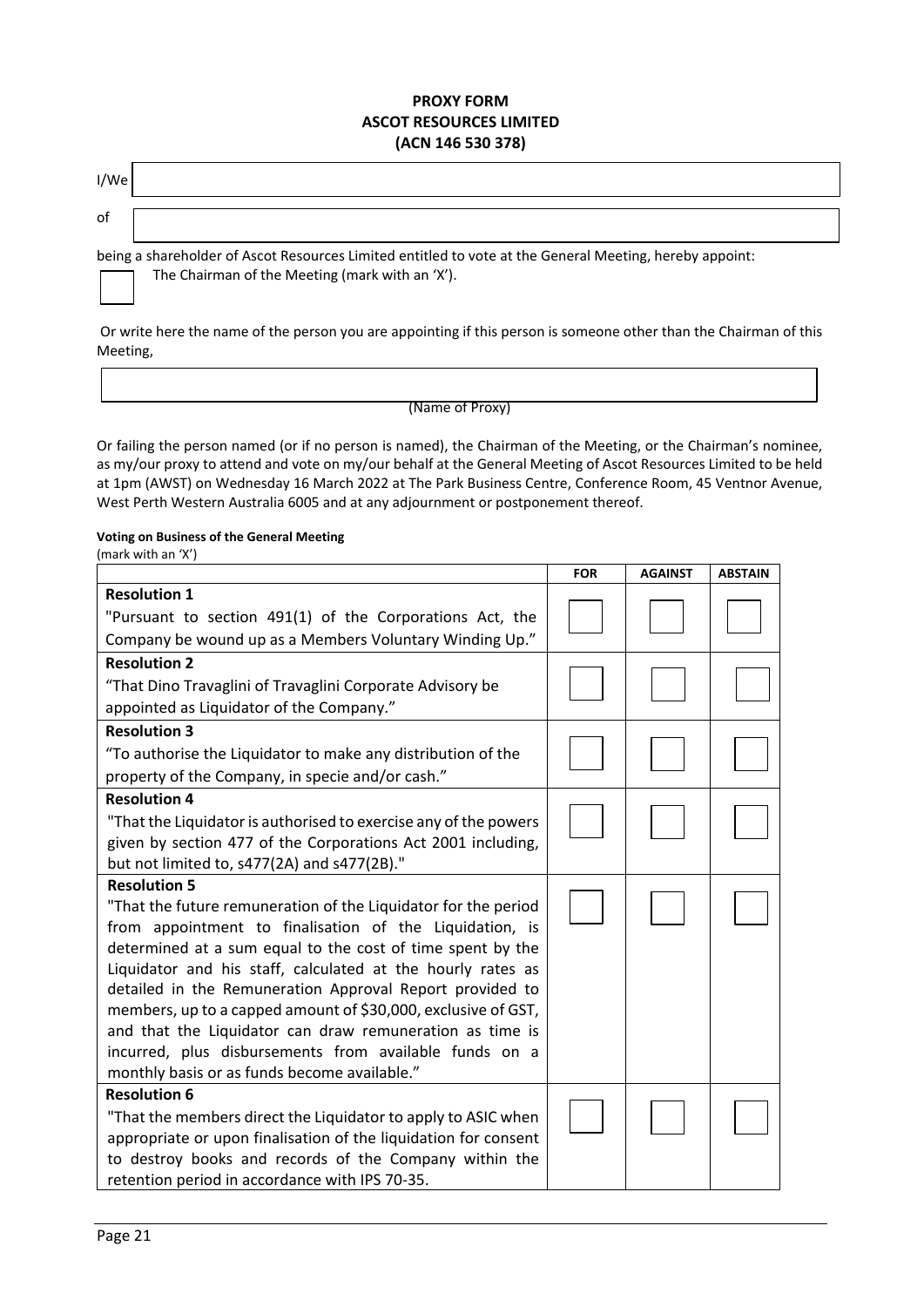### **PROXY FORM (PAGE 2)**

**Please note:** If you mark abstain, you are directing your proxy not to vote on a Resolution on a show of hands or on a poll and your votes will not to be counted in computing the required majority on a poll.

| If two proxies are being appointed, the proportion of voting rights this proxy represents |
|-------------------------------------------------------------------------------------------|
|                                                                                           |

### **The Chairman of the Meeting intends to vote all available proxies in favor of each Resolution.**

| <b>PLEASE SIGN HERE</b>                                                                                            |               |                            |  |
|--------------------------------------------------------------------------------------------------------------------|---------------|----------------------------|--|
| This section must be signed in accordance with the instructions overleaf for your directions to be<br>implemented. |               |                            |  |
| Dated this day of                                                                                                  | 2022          |                            |  |
| Individual or Shareholder 1                                                                                        | Shareholder 2 | Shareholder 3              |  |
| Sole Director and Sole Secretar                                                                                    | Director      | Director/Company Secretary |  |